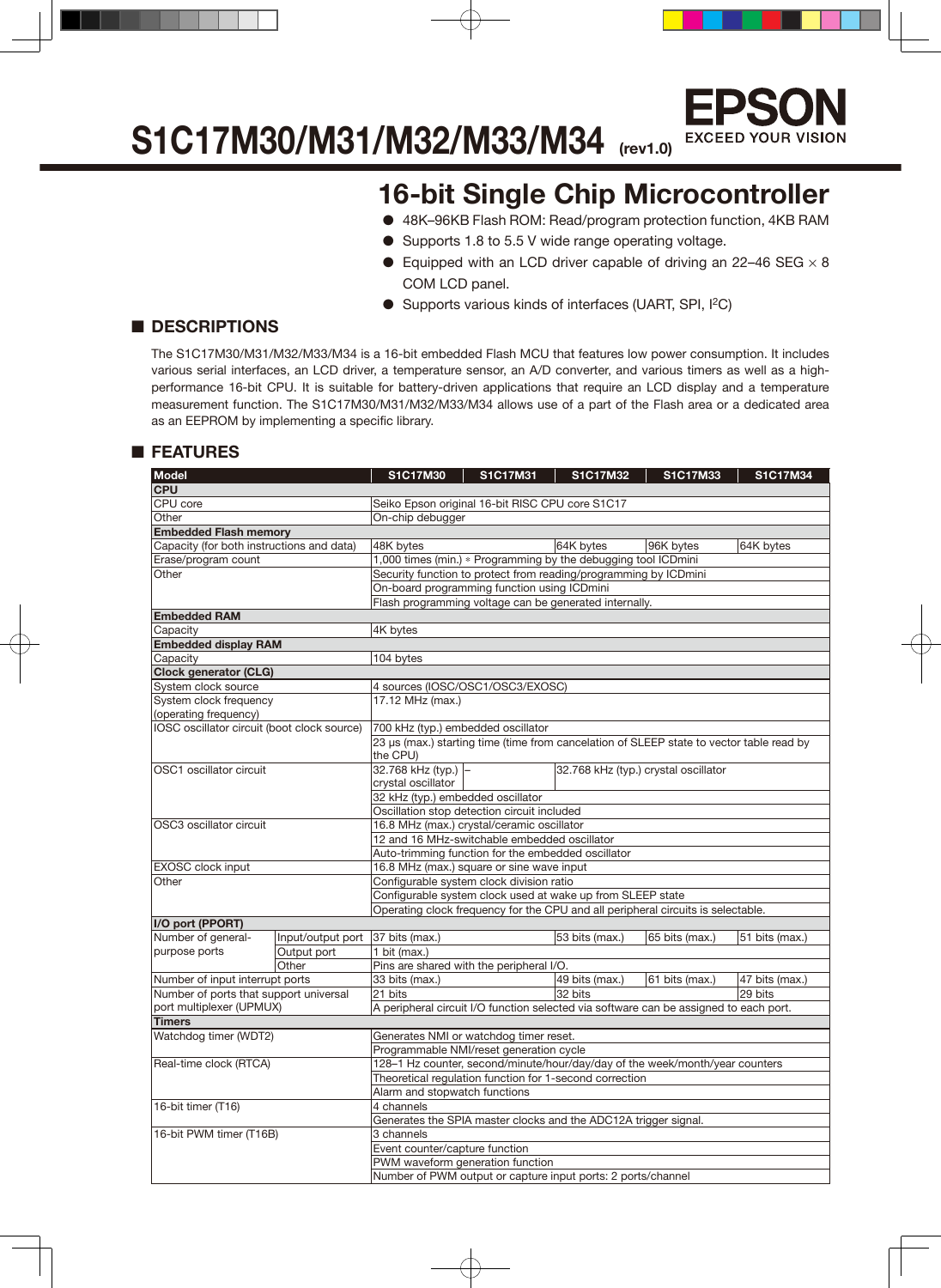| <b>Model</b>                                                   | S1C17M30                                                                                                                                                    | S1C17M31                                                                 | S1C17M32         | S1C17M33                                                                                     | S1C17M34 |  |  |  |  |
|----------------------------------------------------------------|-------------------------------------------------------------------------------------------------------------------------------------------------------------|--------------------------------------------------------------------------|------------------|----------------------------------------------------------------------------------------------|----------|--|--|--|--|
| Supply voltage detector (SVD3)                                 |                                                                                                                                                             |                                                                          |                  |                                                                                              |          |  |  |  |  |
| Detection voltage                                              | VDD or external voltage (one external voltage input port is provided and an external voltage<br>level can be detected even if it exceeds V <sub>DD</sub> .) |                                                                          |                  |                                                                                              |          |  |  |  |  |
| Detection level<br>Other                                       | Intermittent operation mode                                                                                                                                 | VDD: 28 levels (1.8 to 5.0 V)/external voltage: 32 levels (1.2 to 5.0 V) |                  |                                                                                              |          |  |  |  |  |
|                                                                |                                                                                                                                                             |                                                                          |                  | Generates an interrupt or reset according to the detection level evaluation.                 |          |  |  |  |  |
| <b>Serial interfaces</b>                                       |                                                                                                                                                             |                                                                          |                  |                                                                                              |          |  |  |  |  |
| UART (UART3)                                                   | 2 channels                                                                                                                                                  |                                                                          |                  |                                                                                              |          |  |  |  |  |
|                                                                |                                                                                                                                                             | Baud-rate generator included, IrDA1.0 supported                          |                  |                                                                                              |          |  |  |  |  |
|                                                                |                                                                                                                                                             |                                                                          |                  | Open drain output, signal polarity, and baud rate division ratio are configurable.           |          |  |  |  |  |
| Infrared communication carrier modulation output function      |                                                                                                                                                             |                                                                          |                  |                                                                                              |          |  |  |  |  |
| Synchronous serial interface (SPIA)                            | 2 channels                                                                                                                                                  |                                                                          |                  |                                                                                              |          |  |  |  |  |
|                                                                | 2 to 16-bit variable data length                                                                                                                            |                                                                          |                  |                                                                                              |          |  |  |  |  |
|                                                                |                                                                                                                                                             |                                                                          |                  | The 16-bit timer (T16) can be used for the baud-rate generator in master mode.               |          |  |  |  |  |
| <sup>2</sup> C (12C)                                           | 1 channel                                                                                                                                                   |                                                                          |                  |                                                                                              |          |  |  |  |  |
|                                                                | Baud-rate generator included                                                                                                                                |                                                                          |                  |                                                                                              |          |  |  |  |  |
| <b>Sound generator (SNDA)</b>                                  |                                                                                                                                                             |                                                                          |                  |                                                                                              |          |  |  |  |  |
| Buzzer output function                                         |                                                                                                                                                             | 512 Hz to 16 kHz output frequencies                                      |                  |                                                                                              |          |  |  |  |  |
|                                                                | One-shot output function                                                                                                                                    |                                                                          |                  |                                                                                              |          |  |  |  |  |
| Melody generation function                                     | Pitch:                                                                                                                                                      | 128 Hz to 16 kHz ≈ C3 to C6                                              |                  |                                                                                              |          |  |  |  |  |
|                                                                |                                                                                                                                                             | Duration: 7 notes/rests (Half note/rest to thirty-second note/rest)      |                  |                                                                                              |          |  |  |  |  |
|                                                                | Tempo: 16 tempos (30 to 480)                                                                                                                                |                                                                          |                  |                                                                                              |          |  |  |  |  |
|                                                                | Tie/slur may be specified.                                                                                                                                  |                                                                          |                  |                                                                                              |          |  |  |  |  |
| IR remote controller (REMC3)<br>Number of transmitter channels | 1 channel                                                                                                                                                   |                                                                          |                  |                                                                                              |          |  |  |  |  |
| Other                                                          |                                                                                                                                                             | EL lamp drive waveform can be generated for an application example.      |                  |                                                                                              |          |  |  |  |  |
|                                                                | Output inversion function                                                                                                                                   |                                                                          |                  |                                                                                              |          |  |  |  |  |
| <b>LCD</b> driver (LCD8A)                                      |                                                                                                                                                             |                                                                          |                  |                                                                                              |          |  |  |  |  |
| LCD output (max value.)                                        | $22$ SEG $\times$ 5 to 8com                                                                                                                                 |                                                                          |                  | 38 SEG $\times$ 5 to 8 com 46 SEG $\times$ 5 to 8 com 33 SEG $\times$ 5 to 8 com             |          |  |  |  |  |
|                                                                | $26$ SEG $\times$ 1 to 4com                                                                                                                                 |                                                                          |                  | $42$ SEG $\times$ 1 to $4$ COM $50$ SEG $\times$ 1 to $4$ COM $37$ SEG $\times$ 1 to $4$ COM |          |  |  |  |  |
| LCD power supply                                               | External voltage                                                                                                                                            | 1/3 bias power                                                           | External voltage | 1/3 bias power supply included,                                                              |          |  |  |  |  |
|                                                                | must be applied.                                                                                                                                            | supply included,                                                         | must be applied. | external voltage can be applied.                                                             |          |  |  |  |  |
|                                                                |                                                                                                                                                             | external voltage                                                         |                  |                                                                                              |          |  |  |  |  |
|                                                                |                                                                                                                                                             | can be applied.                                                          |                  |                                                                                              |          |  |  |  |  |
| <b>LCD</b> contrast                                            |                                                                                                                                                             | 16 levels                                                                |                  | 16 levels                                                                                    |          |  |  |  |  |
| <b>R/F converter (RFC)</b>                                     |                                                                                                                                                             |                                                                          |                  |                                                                                              |          |  |  |  |  |
| Conversion method                                              |                                                                                                                                                             | CR oscillation type with 24-bit counters                                 |                  |                                                                                              |          |  |  |  |  |
| Number of conversion channels                                  |                                                                                                                                                             | 2 channels (Up to two sensors can be connected to each channel.)         |                  |                                                                                              |          |  |  |  |  |
| Supported sensors                                              | DC-bias resistive sensors                                                                                                                                   |                                                                          |                  |                                                                                              |          |  |  |  |  |
| 12-bit A/D converter (ADC12A)                                  |                                                                                                                                                             |                                                                          |                  |                                                                                              |          |  |  |  |  |
| Conversion method                                              | Successive approximation type                                                                                                                               |                                                                          |                  |                                                                                              |          |  |  |  |  |
| Resolution                                                     | 12 bits                                                                                                                                                     |                                                                          |                  |                                                                                              |          |  |  |  |  |
| Number of conversion channels                                  | 1 channel                                                                                                                                                   |                                                                          |                  |                                                                                              |          |  |  |  |  |
| Number of external analog signal inputs                        | 2 ports                                                                                                                                                     |                                                                          |                  | 5 ports                                                                                      |          |  |  |  |  |
| Number of internal analog signal inputs                        |                                                                                                                                                             | 1 port (The temperature sensor output is connected.)                     |                  |                                                                                              |          |  |  |  |  |
| Temperature sensor/reference voltage generator (TSRVR)         |                                                                                                                                                             |                                                                          |                  |                                                                                              |          |  |  |  |  |
| Temperature sensor circuit                                     |                                                                                                                                                             | Sensor output can be measured using ADC12A.                              |                  |                                                                                              |          |  |  |  |  |
| Reference voltage generator<br>Multiplier/divider (COPRO2)     |                                                                                                                                                             |                                                                          |                  | Reference voltage for ADC12A is selectable from 2.0 V, 2.5 V, VDD, and external input.       |          |  |  |  |  |
| Arithmetic functions                                           | 16-bit $\times$ 16-bit multiplier                                                                                                                           |                                                                          |                  |                                                                                              |          |  |  |  |  |
|                                                                |                                                                                                                                                             | 16-bit $\times$ 16-bit + 32-bit multiply and accumulation unit           |                  |                                                                                              |          |  |  |  |  |
|                                                                | 32-bit ÷ 32-bit divider                                                                                                                                     |                                                                          |                  |                                                                                              |          |  |  |  |  |
| Reset                                                          |                                                                                                                                                             |                                                                          |                  |                                                                                              |          |  |  |  |  |
| #RESET pin                                                     |                                                                                                                                                             | Reset when the reset pin is set to low.                                  |                  |                                                                                              |          |  |  |  |  |
| Power-on reset                                                 | Reset at power on.                                                                                                                                          |                                                                          |                  |                                                                                              |          |  |  |  |  |
| Brownout reset                                                 |                                                                                                                                                             | Reset when the power supply voltage drops.                               |                  |                                                                                              |          |  |  |  |  |
| Key entry reset                                                |                                                                                                                                                             |                                                                          |                  | Reset when the P00 to P01/P02/P03 keys are pressed simultaneously (can be enabled/           |          |  |  |  |  |
|                                                                | disabled using a register).                                                                                                                                 |                                                                          |                  |                                                                                              |          |  |  |  |  |
| Watchdog timer reset                                           |                                                                                                                                                             |                                                                          |                  | Reset when the watchdog timer overflows (can be enabled/disabled using a register).          |          |  |  |  |  |
| Supply voltage detector reset                                  |                                                                                                                                                             |                                                                          |                  | Reset when the supply voltage detector detects the set voltage level (can be enabled/dis-    |          |  |  |  |  |
|                                                                | abled using a register).                                                                                                                                    |                                                                          |                  |                                                                                              |          |  |  |  |  |
| Interrupt                                                      |                                                                                                                                                             |                                                                          |                  |                                                                                              |          |  |  |  |  |
| Non-maskable interrupt                                         |                                                                                                                                                             | 4 systems (Reset, address misaligned interrupt, debug, NMI)              |                  |                                                                                              |          |  |  |  |  |
| Programmable interrupt                                         |                                                                                                                                                             | External interrupt: 1 system (8 levels)                                  |                  |                                                                                              |          |  |  |  |  |
| Power supply voltage                                           |                                                                                                                                                             | Internal interrupt: 21 systems (8 levels)                                |                  |                                                                                              |          |  |  |  |  |
| V <sub>DD</sub> operating voltage                              | 1.8 to 5.5 V                                                                                                                                                |                                                                          |                  |                                                                                              |          |  |  |  |  |
| VDD operating voltage for Flash                                |                                                                                                                                                             | 2.4 to 5.5 V (When VPP (7.5 V) is supplied externally)                   |                  |                                                                                              |          |  |  |  |  |
| programming                                                    |                                                                                                                                                             | 2.7 to 5.5 V (When VPP is generated internally)                          |                  |                                                                                              |          |  |  |  |  |
|                                                                |                                                                                                                                                             |                                                                          |                  |                                                                                              |          |  |  |  |  |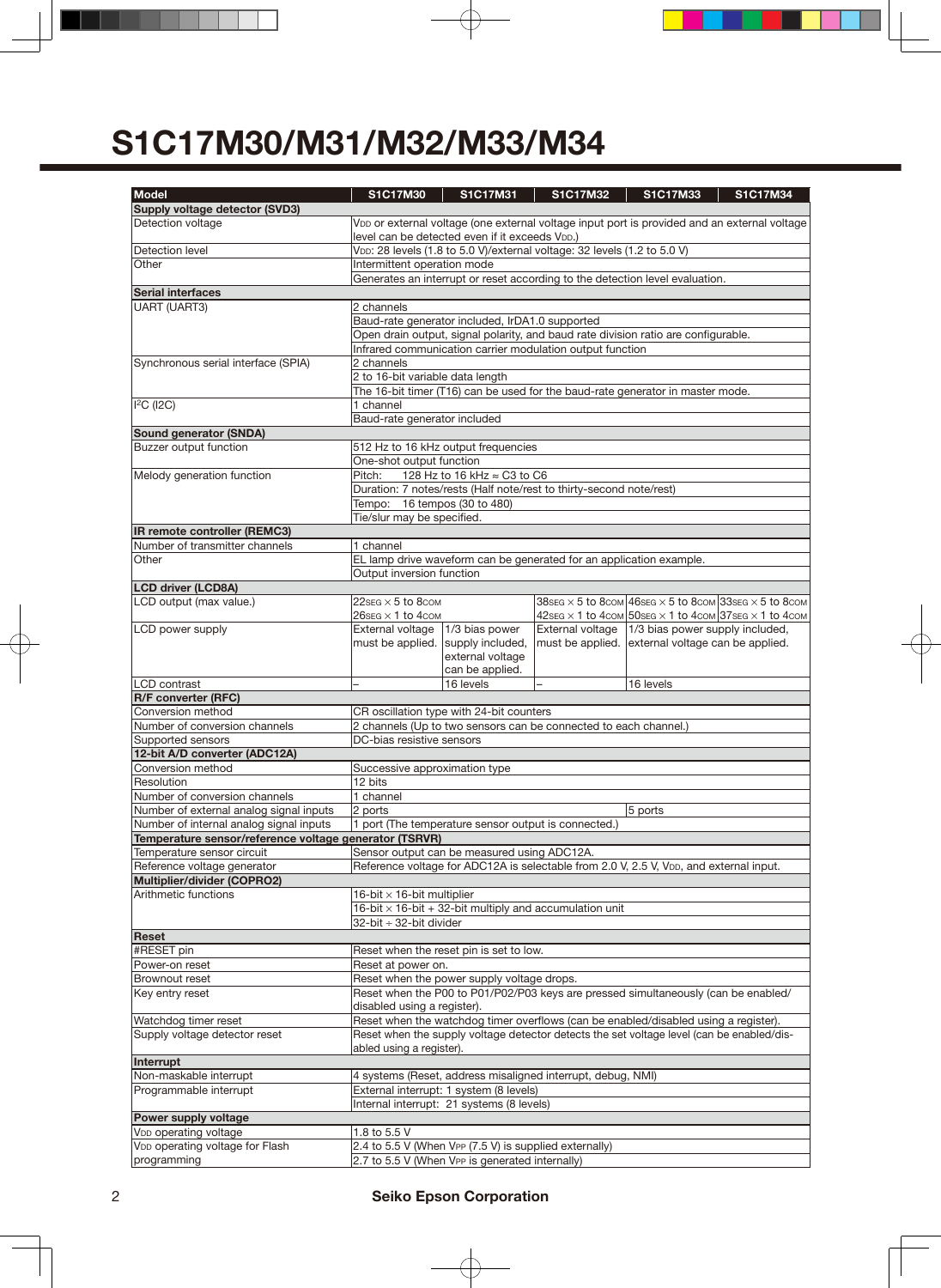| <b>Model</b>                                         | S1C17M30                                                                                                       | S1C17M31                                   | S1C17M32                                            | S1C17M33                                     | <b>S1C17M34</b>                               |  |  |  |  |  |  |
|------------------------------------------------------|----------------------------------------------------------------------------------------------------------------|--------------------------------------------|-----------------------------------------------------|----------------------------------------------|-----------------------------------------------|--|--|--|--|--|--|
| <b>Operating temperature</b>                         |                                                                                                                |                                            |                                                     |                                              |                                               |  |  |  |  |  |  |
| -40 to 85 $\degree$ C<br>Operating temperature range |                                                                                                                |                                            |                                                     |                                              |                                               |  |  |  |  |  |  |
| Current consumption (typ. value)                     |                                                                                                                |                                            |                                                     |                                              |                                               |  |  |  |  |  |  |
| <b>SLEEP</b> mode                                    | $0.2 \mu A$                                                                                                    | $IOSC = OFF$ , $OSC1 = OFF$ , $OSC3 = OFF$ |                                                     |                                              |                                               |  |  |  |  |  |  |
| <b>HALT</b> mode                                     | 0.7 µA<br>$OSC1 = 32$ kHz (crystal oscillator), RTC = ON                                                       |                                            |                                                     |                                              |                                               |  |  |  |  |  |  |
| <b>RUN</b> mode                                      | $5 \mu A$<br>OSC1 = 32 kHz (crystal oscillator), RTC = ON, CPU = OSC1                                          |                                            |                                                     |                                              |                                               |  |  |  |  |  |  |
|                                                      | 160 µA<br>$OSC3 = 1$ MHz (ceramic oscillator), $OSC1 = 32$ kHz (crystal oscillator), RTC = ON,<br>$CPU = OSC3$ |                                            |                                                     |                                              |                                               |  |  |  |  |  |  |
| <b>Shipping form</b>                                 |                                                                                                                |                                            |                                                     |                                              |                                               |  |  |  |  |  |  |
|                                                      | TQFP12-48pin<br>(Lead pitch: 0.5 mm)                                                                           |                                            | TQFP13-64pin<br>(Lead pitch:<br>$ 0.5$ mm $\rangle$ | TQFP14-80pin<br>(Lead pitch:<br>$0.5$ mm $)$ | TQFP13-64pin<br>(Lead pitch:<br>$ 0.5$ mm $ $ |  |  |  |  |  |  |
| 12                                                   |                                                                                                                |                                            |                                                     | Die form<br>(Pad pitch:<br> 80 µm (min.))    |                                               |  |  |  |  |  |  |

#### ■ **BLOCK DIAGRAM**



\* The pin configuration and peripheral circuit function depends on the model. For more information, refer to "PIN DESCRIPTIONS."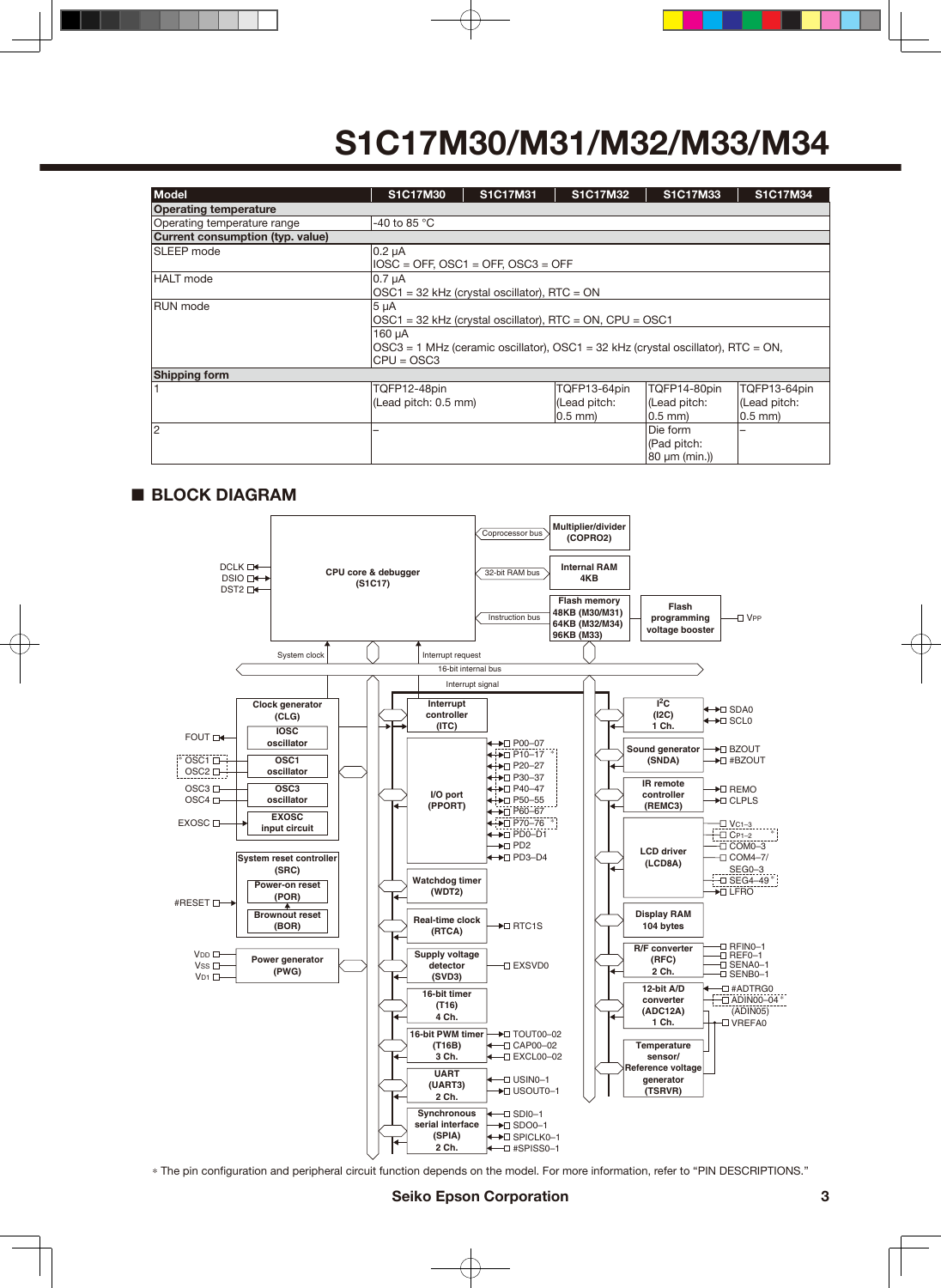#### ■ **PIN CONFIGURATION DIAGRAMS**



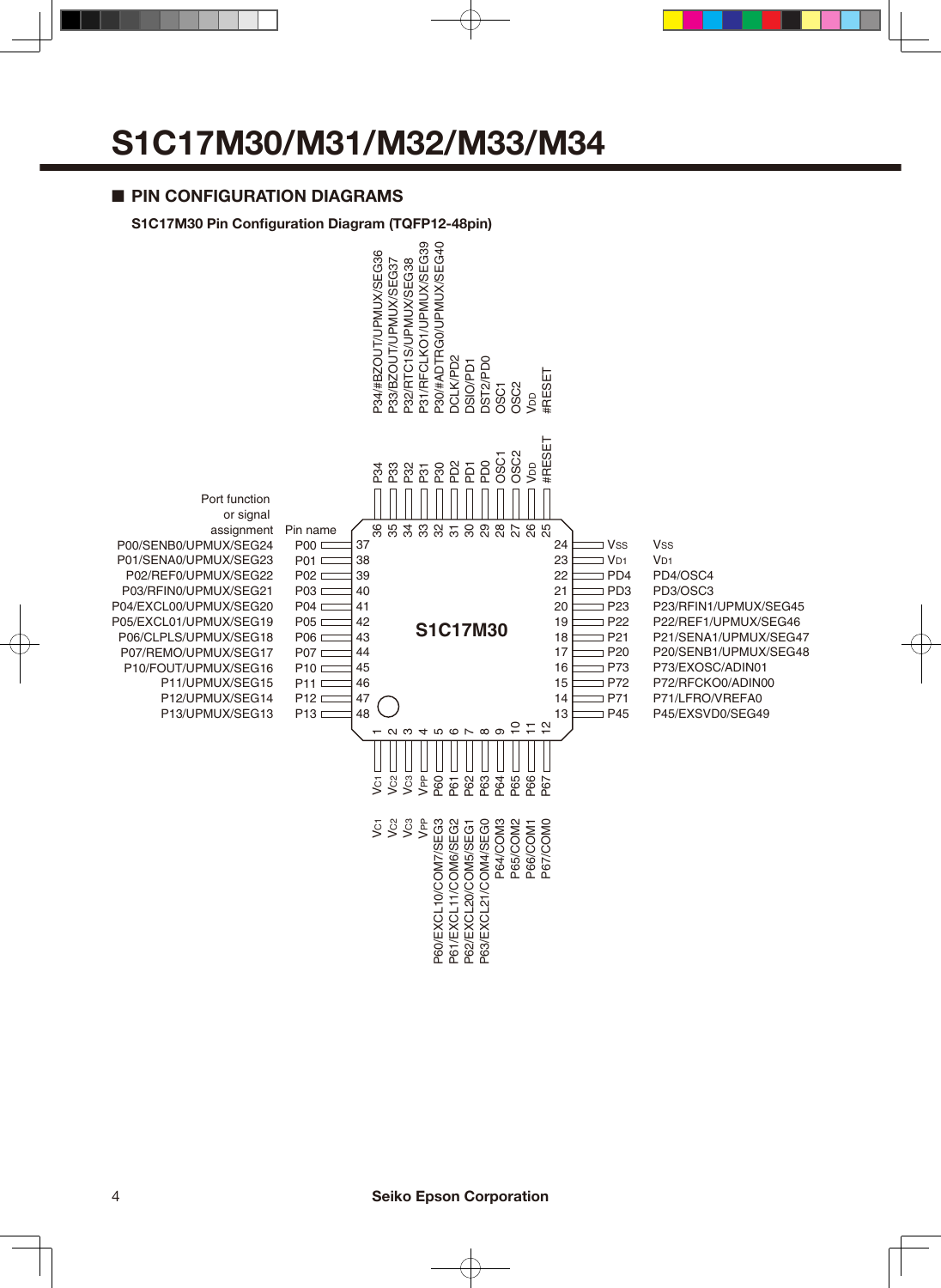

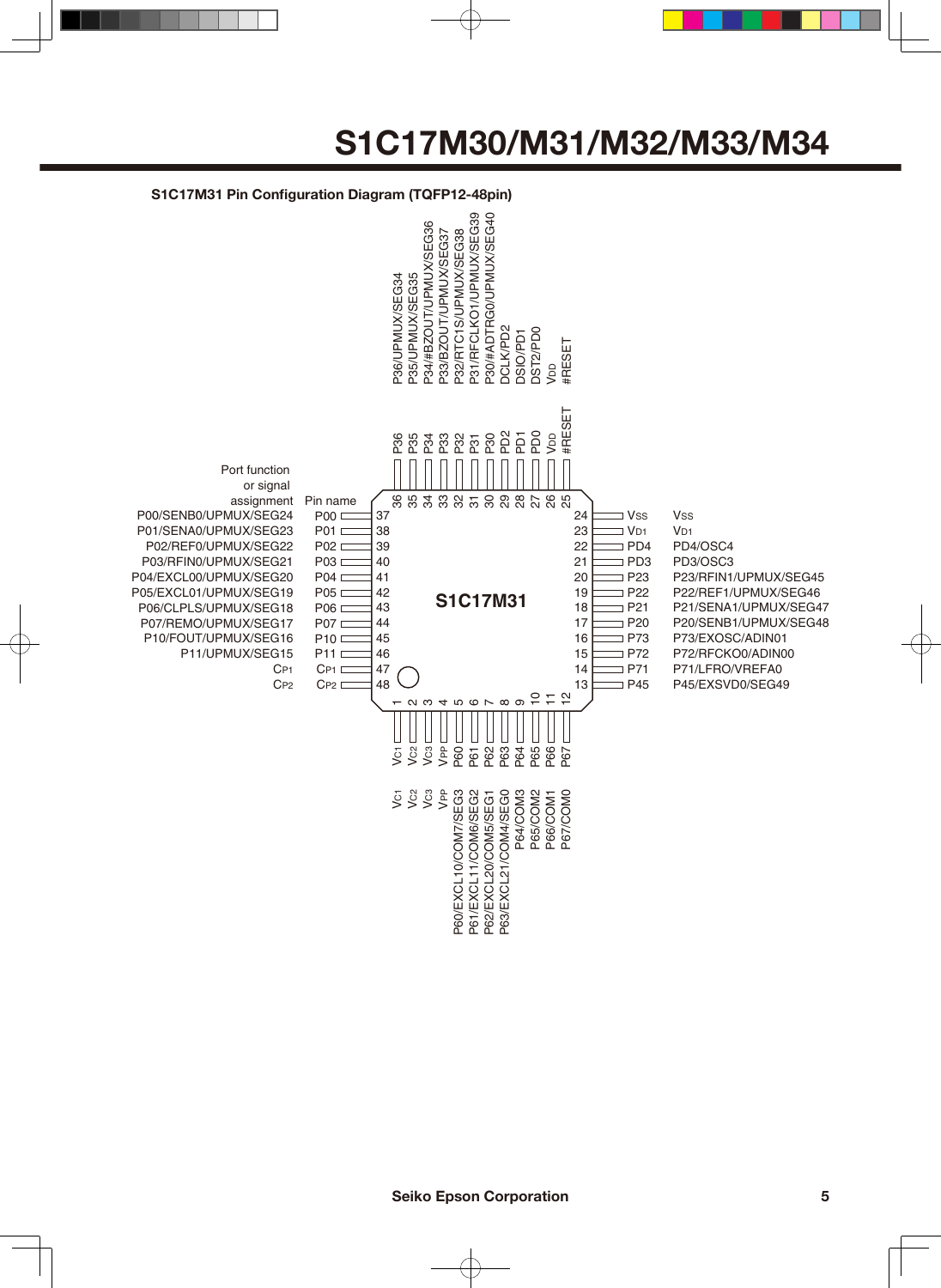#### **S1C17M32 Pin Configuration Diagram (TQFP13-64pin)**

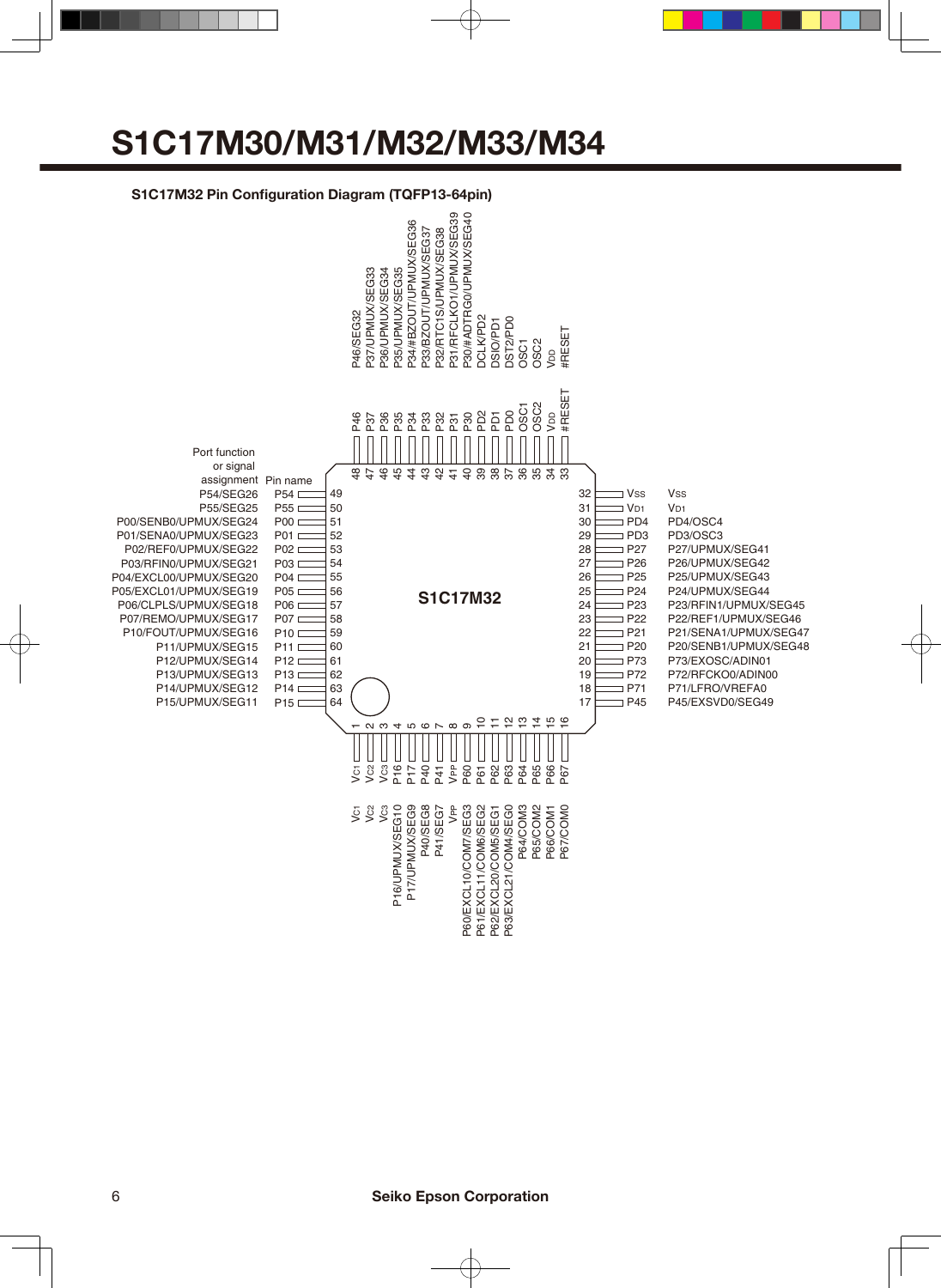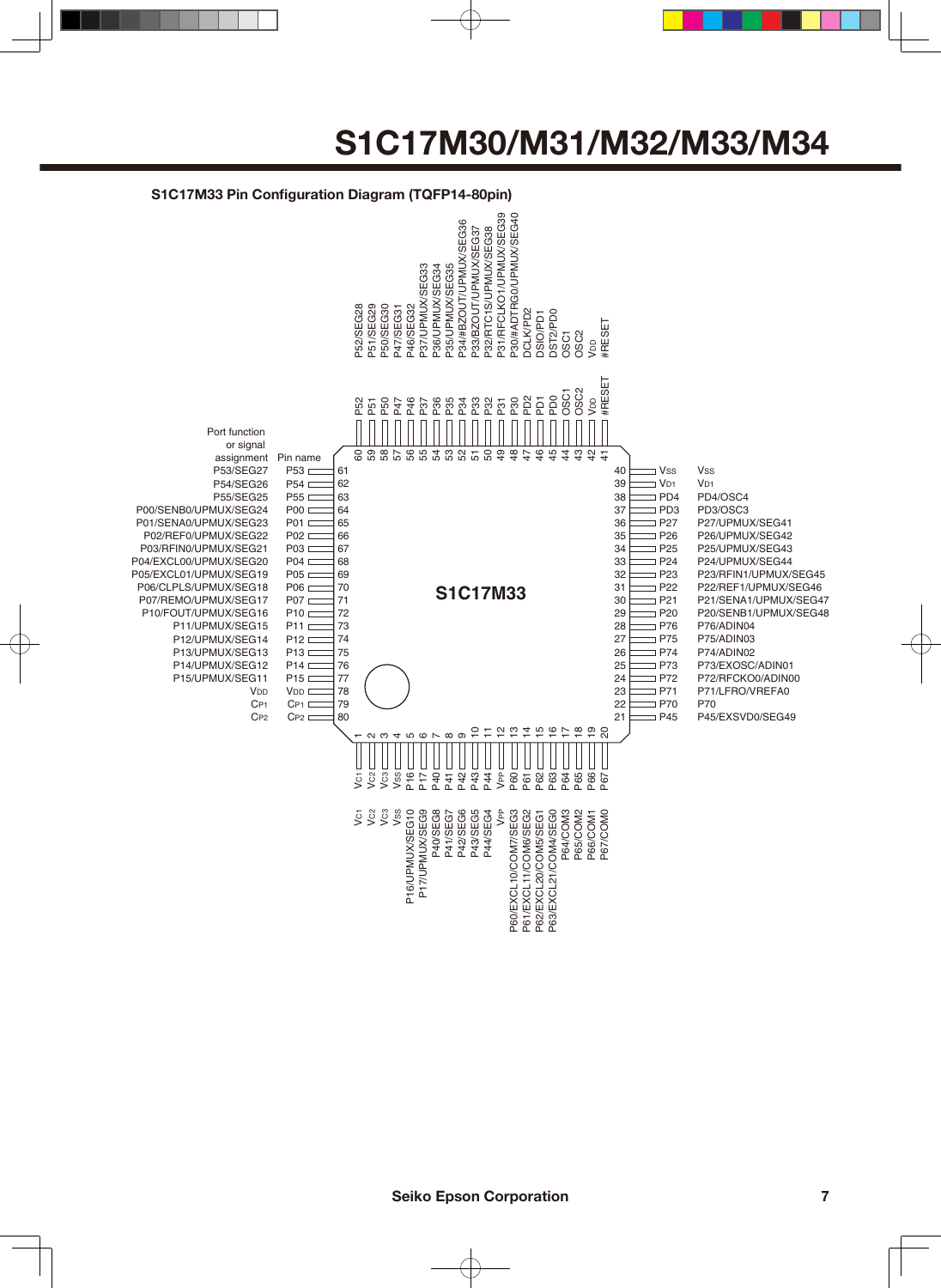#### **S1C17M33 Pad Configuration Diagram (Chip)**

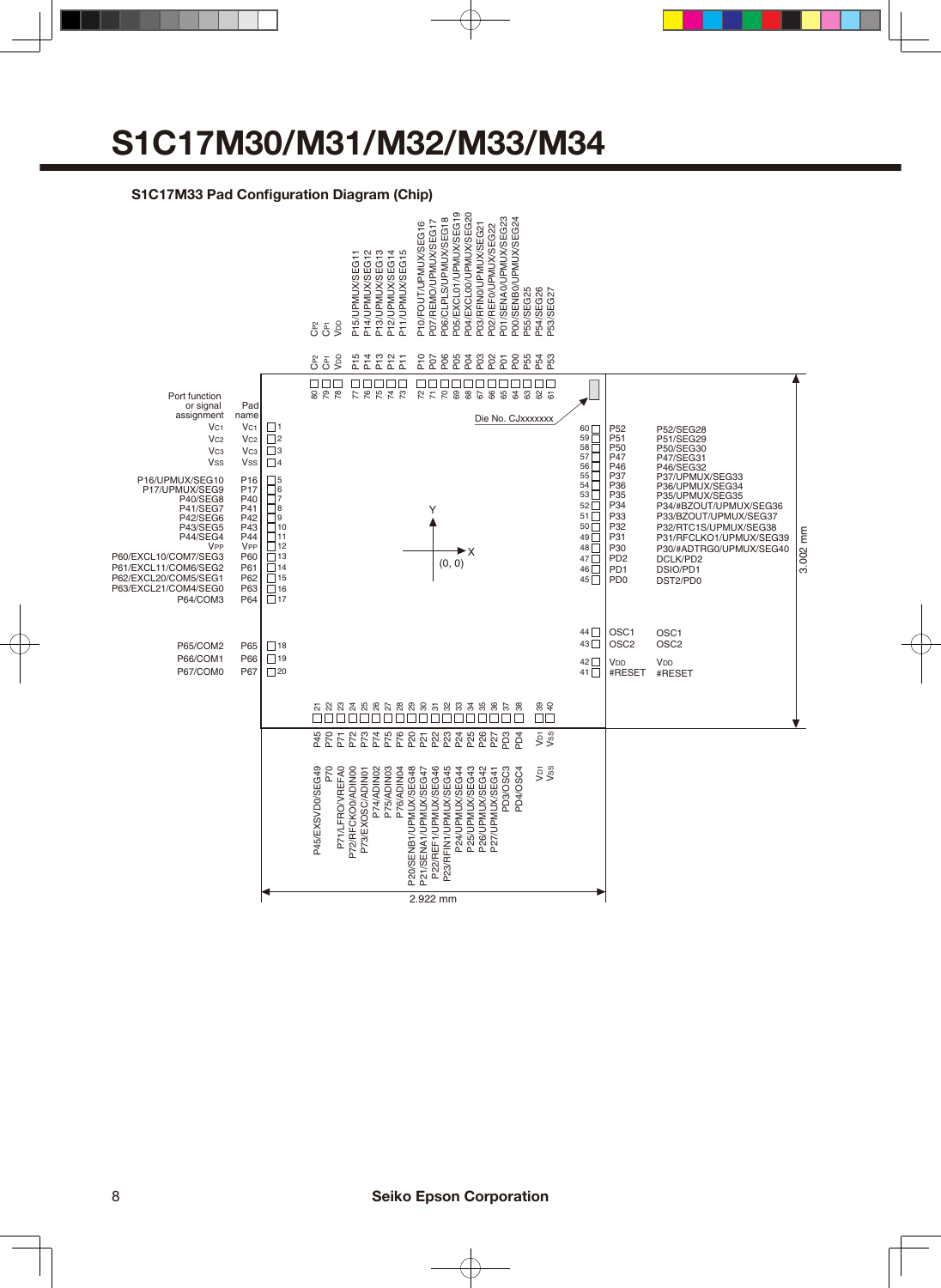#### **S1C17M34 Pin Configuration Diagram (TQFP13-64pin)** P30/#ADTRG0/UPMUX/SEG40 P31/RFCLKO1/UPMUX/SEG39 P31/RFCLKO1/UPMUX/SEG39 P30/#ADTRG0/UPMUX/SEG40 94/#BZOUT/UPMUX/SEG36 P34/#BZOUT/UPMUX/SEG36 P33/BZOUT/UPMUX/SEG37 P32/RTC1S/UPMUX/SEG38 P33/BZOUT/UPMUX/SEG37 P32/RTC1S/UPMUX/SEG38 P37/UPMUX/SEG33 P36/UPMUX/SEG34 P35/UPMUX/SEG35 P37/UPMUX/SEG33 P36/UPMUX/SEG34 P35/UPMUX/SEG35 **26533674** P46/SEG32 DCLK/PD2 **DST2PD0** DCLK/PD2 DST2/PD0 **DSIO/PD1** DSIO/PD1 #RESET OSC2 OSC1 VDD #RESET OSC2 OSC1 PD2 PD0 VDD P30 P46 P37 P36 P35 P34 P33 P32 PD1 P31 Port function or signal 48  $\overline{1}$  $\mathfrak{p}$  $45$ 44  $\frac{3}{4}$  $\frac{\Omega}{4}$  $\frac{4}{5}$  $\theta$ 39 38 37 8 8 <del>8</del> 8<br>8 9 8 9 assignment Pin name P00/SENB0/UPMUX/SEG24  $P00 \nightharpoonup$ 49 32  $\exists$  Vss **Vss** P01/SENA0/UPMUX/SEG23 **P01** 50 31  $\exists$  V<sub>D1</sub> V<sub>D1</sub> P02/REF0/UPMUX/SEG22  $PO2 \sqsubset$ 51 30  $\Box$  PD4 PD4/OSC4 P03/RFIN0/UPMUX/SEG21 **P03** 52 29  $\Box$  PD3 PD3/OSC3 P04/EXCL00/UPMUX/SEG20 **P04**  $\Box$ 53 28  $\Box$  P24 P24/UPMUX/SEG44 **P05** P05/EXCL01/UPMUX/SEG19 54 27 P23 P23/RFIN1/UPMUX/SEG45 P06/CLPLS/UPMUX/SEG18 **P06** D 55 26  $\Box$  P22 P22/REF1/UPMUX/SEG46 P07/REMO/UPMUX/SEG17 56 25 P21 P21/SENA1/UPMUX/SEG47 **P07 S1C17M34** 57 24  $\Box$  P20 P20/SENB1/UPMUX/SEG48 P10/FOUT/UPMUX/SEG16 **P10**  $\Box$ P11/UPMUX/SEG15 **P11** D 58 23 P76 P76/ADIN04 P12/UPMUX/SEG14  $P12C$ 59 22  $\Box$  P75 P75/ADIN03 60 P13/UPMUX/SEG13 **P13** 21  $\supset$  P74 P74/ADIN02 61 P73/EXOSC/ADIN01 P14/UPMUX/SEG12 **P14** D 20  $\Box$  P73 P15/UPMUX/SEG11 **P15** 62 19  $\Box$  P72 P72/RFCKO0/ADIN00 63 18  $\Box$  P71 P71/LFRO/VREFA0  $C_{P1}$  $\Gamma$ CP1 CP2C<sub>P2</sub> 64 17  $\Box$  P45 P45/EXSVD0/SEG49 2 7 2 7 2 9 ດ ຕ 4567 ထ တ  $\mathbf -$ P16 P40 VC3 P17 VPP P62 P63 P65 P66 P67 ت<br>> 9  $F<sub>c</sub>$ P60 P61 P64 P40/SEG8<br>P41/SEG7 P64/COM3<br>P65/COM2<br>P66/COM1<br>P67/COM0 P61/EXCL11/COM6/SEG2<br>P62/EXCL20/COM5/SEG1<br>P63/EXCL21/COM4/SEG0 P16/UPMUX/SEG10 P17/UPMUX/SEG9 VPP P60/EXCL10/COM7/SEG3 ق فا ق<br>< < < P16/UPMUX/SEG10 P17/UPMUX/SEG9 P40/SEG8 P41/SEG7 P60/EXCL10/COM7/SEG3 P61/EXCL11/COM6/SEG2 P63/EXCL21/COM4/SEG0 P64/COM3 P65/COM2 P67/COM0 P62/EXCL20/COM5/SEG1 P66/COM1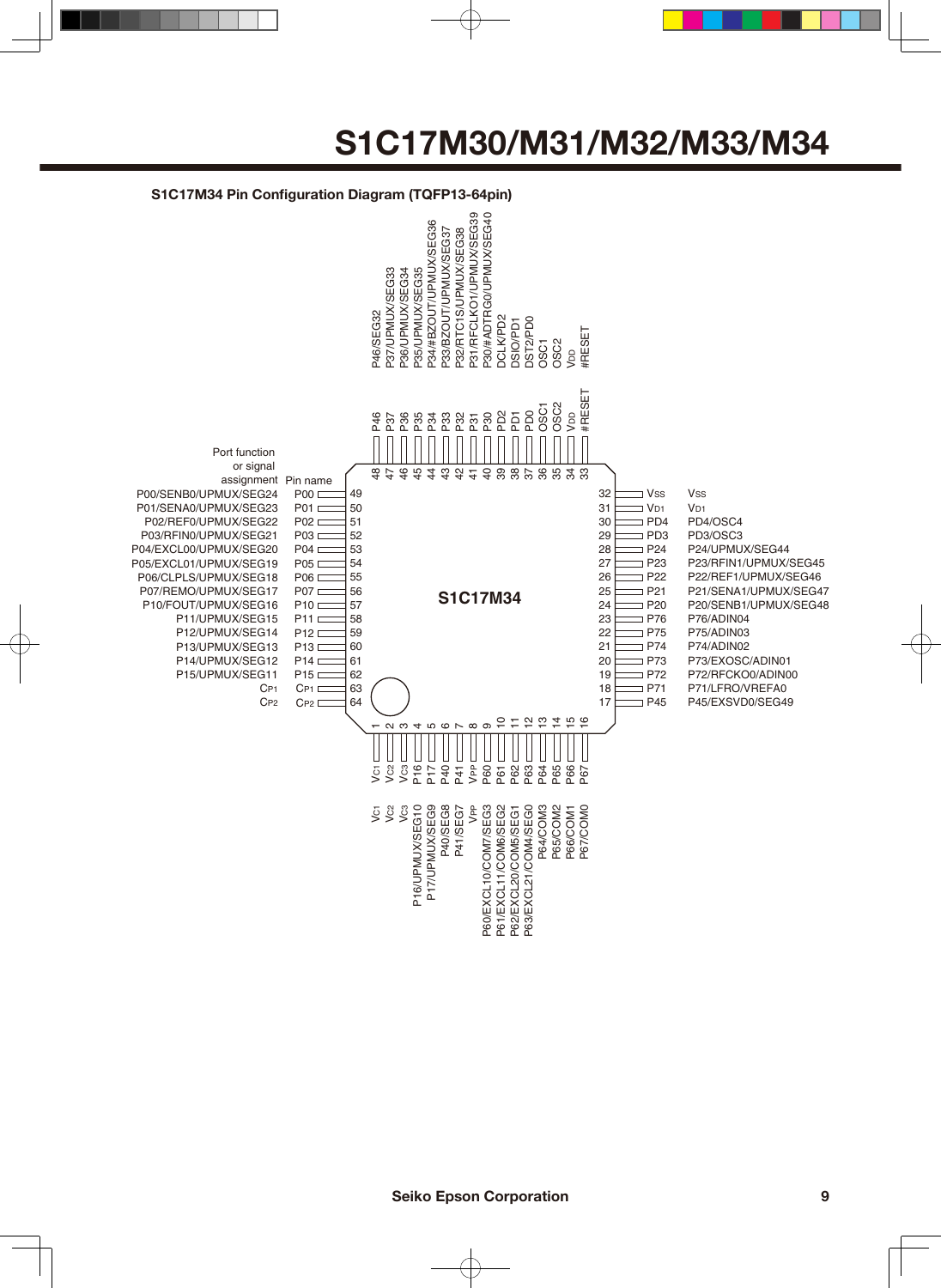#### ■ **PIN DESCRIPTIONS**

#### **Symbol meanings**

Assigned signal: The signal listed at the top of each pin is assigned in the initial state. The pin function must be switched via software to assign another signal (see the "I/O Ports" chapter).

| $I/O$ :                       |               | $=$ Input                              |  |  |  |  |  |  |
|-------------------------------|---------------|----------------------------------------|--|--|--|--|--|--|
|                               | Ω             | $=$ Output                             |  |  |  |  |  |  |
|                               | 1/O           | $=$ Input/output                       |  |  |  |  |  |  |
|                               | P             | = Power supply                         |  |  |  |  |  |  |
|                               | A             | = Analog signal                        |  |  |  |  |  |  |
|                               | Hi-Z          | $=$ High impedance state               |  |  |  |  |  |  |
| Initial state:                | $I$ (Pull-up) | $=$ lnput with pulled up               |  |  |  |  |  |  |
|                               |               | I (Pull-down) = Input with pulled down |  |  |  |  |  |  |
|                               | Hi-Z          | $=$ High impedance state               |  |  |  |  |  |  |
|                               | O(H)          | $=$ High level output                  |  |  |  |  |  |  |
|                               | O (L)         | $=$ Low level output                   |  |  |  |  |  |  |
| Tolerant fail-safe structure: |               |                                        |  |  |  |  |  |  |

 $\checkmark$  = Over voltage tolerant fail-safe type I/O cell included (see the "I/O Ports" chapter) The over voltage tolerant fail-safe type I/O cell allows interfacing without passing unnecessary current even if a voltage exceeding VDD is applied to the port. Also unnecessary current is not consumed when the port is externally biased without supplying V<sub>DD</sub>.

| Pin/pad<br>name  | <b>Assigned</b><br>signal | I/O          | <b>Initial</b><br>state  | <b>Tolerant</b><br>fail-safe<br>structure | <b>Function</b>                                 |   | S1C17M31                 | S1C17M32 | S1C17M33 | S1C17M34     |
|------------------|---------------------------|--------------|--------------------------|-------------------------------------------|-------------------------------------------------|---|--------------------------|----------|----------|--------------|
| V <sub>DD</sub>  | V <sub>DD</sub>           | P            | $\overline{a}$           | $\overline{a}$                            | Power supply (+)                                | ✓ |                          |          |          | $\checkmark$ |
| <b>Vss</b>       | <b>Vss</b>                | P            | $\overline{\phantom{0}}$ | Ξ.                                        | <b>GND</b>                                      | ✓ | ✓                        | ✓        | ✓        | ✓            |
| V <sub>PP</sub>  | V <sub>PP</sub>           | P            | $\overline{\phantom{0}}$ | $\overline{\phantom{0}}$                  | Power supply for Flash programming              | ✓ | ✓                        | ✓        | ✓        | ✓            |
| V <sub>D1</sub>  | V <sub>D1</sub>           | A            | $\overline{\phantom{0}}$ | $\equiv$                                  | V <sub>D1</sub> regulator output                | ✓ | ✓                        | ✓        | ✓        | $\checkmark$ |
| $VC1-3$          | $VC1-3$                   | P            | -                        | -                                         | LCD panel driver power supply                   | ✓ | ✓                        | ✓        | ✓        | $\checkmark$ |
| $C_{P1-2}$       | $C_{P1-2}$                | A            | $\overline{\phantom{0}}$ | $\overline{\phantom{0}}$                  | LCD power supply booster capacitor connect pins |   |                          |          | ✓        | ✓            |
| OSC1             | OSC <sub>1</sub>          | A            | $\overline{\phantom{0}}$ | $\overline{\phantom{0}}$                  | OSC1 oscillator circuit input                   | ✓ |                          | ✓        | ✓        | ✓            |
| OSC <sub>2</sub> | OSC <sub>2</sub>          | A            | $\overline{a}$           | $\overline{\phantom{0}}$                  | OSC1 oscillator circuit output                  | ✓ | $\overline{\phantom{0}}$ | ✓        | ✓        | ✓            |
| #RESET           | #RESET                    | $\mathbf{I}$ | I (Pull-up)              | $\qquad \qquad -$                         | Reset input                                     | ✓ | ✓                        | ✓        | ✓        | ✓            |
| <b>P00</b>       | <b>P00</b>                | I/O          | $Hi-Z$                   | ✓                                         | I/O port                                        | ✓ | ✓                        | ✓        | ✓        | ✓            |
|                  | SENB0                     | A            |                          |                                           | R/F converter Ch.0 sensor B oscillator pin      | ✓ | ✓                        | ✓        | ✓        | ✓            |
|                  | <b>UPMUX</b>              | 1/O          |                          |                                           | User-selected I/O (universal port multiplexer)  | ✓ | ✓                        | ✓        | ✓        | $\checkmark$ |
|                  | SEG24                     | A            |                          |                                           | LCD segment output                              | ✓ | ✓                        | ✓        | ✓        | $\checkmark$ |
| P01              | P01                       | 1/O          | $Hi-Z$                   | ✓                                         | I/O port                                        | ✓ |                          | ✓        | ✓        | ✓            |
|                  | SENA0                     | A            |                          |                                           | R/F converter Ch.0 sensor A oscillator pin      | ✓ | ✓                        | ✓        | ✓        | $\checkmark$ |
|                  | <b>UPMUX</b>              | 1/O          |                          |                                           | User-selected I/O (universal port multiplexer)  | ✓ | ✓                        | ✓        | ✓        | $\checkmark$ |
|                  | SEG <sub>23</sub>         | A            |                          |                                           | LCD segment output                              | ✓ | ✓                        | ✓        | ✓        | ✓            |
| P <sub>02</sub>  | P <sub>02</sub>           | 1/O          | $Hi-Z$                   | ✓                                         | I/O port<br>✓                                   |   | ✓                        | ✓        | ✓        | ✓            |
|                  | REF <sub>0</sub>          | A            |                          |                                           | R/F converter Ch.0 reference oscillator pin     | ✓ | ✓                        | ✓        | ✓        | ✓            |
|                  | <b>UPMUX</b>              | 1/O          |                          |                                           | User-selected I/O (universal port multiplexer)  | ✓ | ✓                        | ✓        | ✓        | ✓            |
|                  | SEG22                     | A            |                          |                                           | LCD segment output                              | ✓ | ✓                        | J        | ✓        | ✓            |
| P <sub>03</sub>  | P <sub>03</sub>           | 1/O          | $Hi-Z$                   | ✓                                         | I/O port                                        | ✓ | ✓                        | J        | ✓        | ✓            |
|                  | <b>RFINO</b>              | A            |                          |                                           | R/F converter Ch.0 oscillation input            | ✓ | ✓                        | ✓        | ✓        | ✓            |
|                  | <b>UPMUX</b>              | 1/O          |                          |                                           | User-selected I/O (universal port multiplexer)  | ✓ | ✓                        | ✓        | ✓        | ✓            |
|                  | SEG21                     | A            |                          |                                           | LCD segment output                              | ✓ | $\checkmark$             | ✓        | ✓        | ✓            |
| P04              | P04                       | 1/O          | $Hi-Z$                   | ✓                                         | I/O port                                        | ✓ | J                        | J        | ✓        | $\checkmark$ |
|                  | EXCL00                    | $\mathbf{I}$ |                          |                                           | 16-bit PWM timer Ch.0 event counter input 0     | ✓ | ✓                        | ✓        | ✓        | $\checkmark$ |
|                  | <b>UPMUX</b>              | 1/O          |                          |                                           | User-selected I/O (universal port multiplexer)  | ✓ | ✓                        | ✓        | ✓        | ✓            |
|                  | SEG20                     | A            |                          |                                           | LCD segment output                              | ✓ | ✓                        | ✓        | ✓        | ✓            |
| P05              | P05                       | 1/O          | $Hi-Z$                   | ✓                                         | I/O port                                        | ✓ | ✓                        | ✓        | ✓        | ✓            |
|                  | EXCL01                    | $\mathbf{I}$ |                          |                                           | 16-bit PWM timer Ch.0 event counter input 1     | ✓ | ✓                        | ✓        | ✓        | $\checkmark$ |
|                  | <b>UPMUX</b>              | 1/O          |                          |                                           | User-selected I/O (universal port multiplexer)  | ✓ | ✓                        | ✓        | ✓        | ✓            |
|                  | SEG19                     | A            |                          |                                           | LCD segment output                              | ✓ | ✓                        | ✓        | ✓        | ✓            |
| P06              | P06                       | 1/O          | $Hi-Z$                   | $\checkmark$                              | I/O port                                        | ✓ | ✓                        | ✓        | ✓        | ✓            |
|                  | <b>CLPLS</b>              | $\circ$      |                          |                                           | IR remote controller clear pulse output         | ✓ | ✓                        | ✓        | ✓        | ✓            |
|                  | <b>UPMUX</b>              | 1/O          |                          |                                           | User-selected I/O (universal port multiplexer)  | ✓ |                          | ✓        | ✓        | $\checkmark$ |
|                  | SEG18                     | A            |                          |                                           | LCD segment output                              |   |                          |          |          |              |

#### 10 **Seiko Epson Corporation**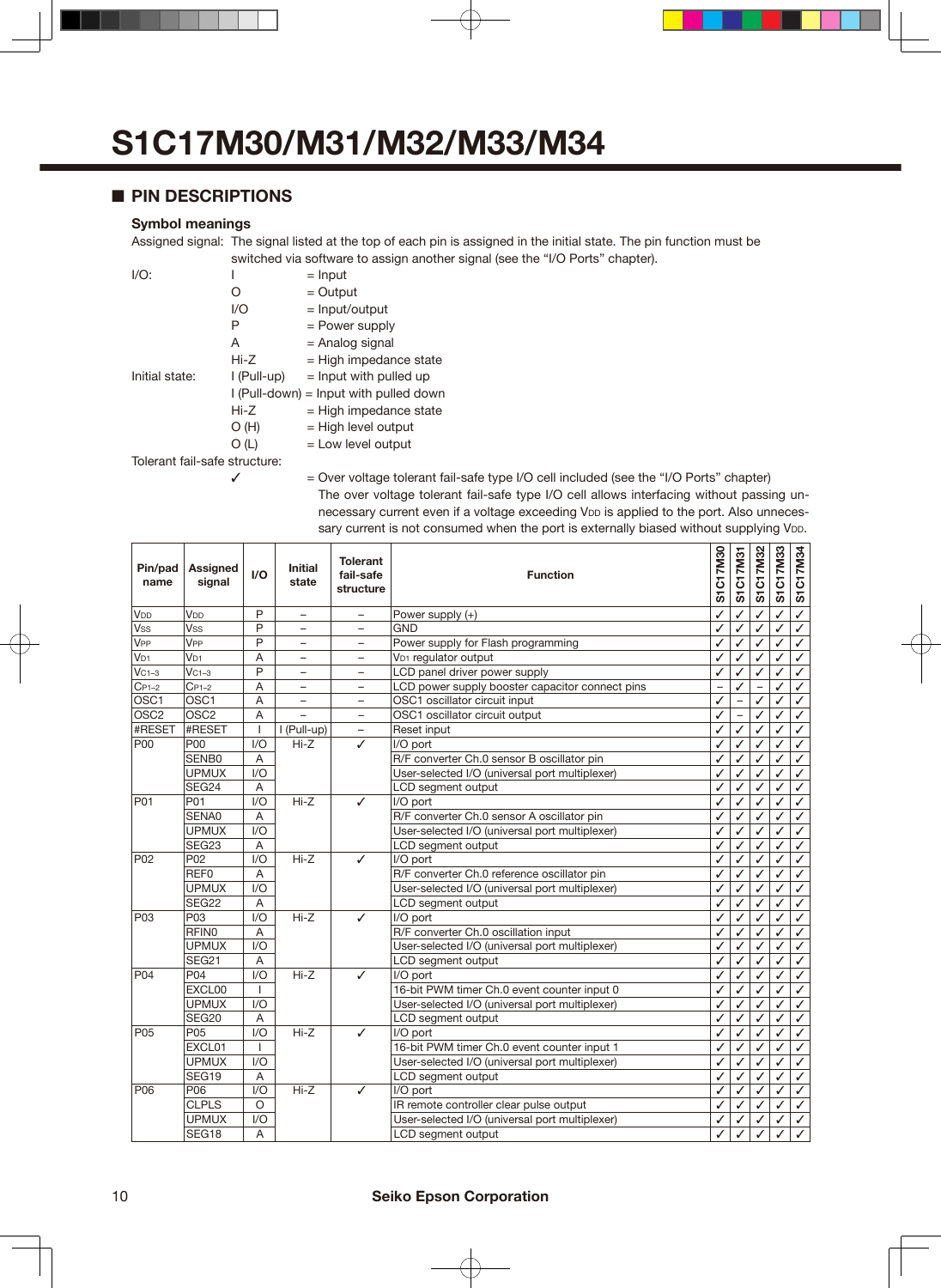| Pin/pad<br>name | Assigned<br>signal       | I/O              | <b>Initial</b><br>state | <b>Tolerant</b><br>fail-safe<br>structure | <b>Function</b>                                                                        |                          | S1C17M31                 | S1C17M32 | S1C17M33 | S1C17M34                     |
|-----------------|--------------------------|------------------|-------------------------|-------------------------------------------|----------------------------------------------------------------------------------------|--------------------------|--------------------------|----------|----------|------------------------------|
| P07             | P07                      | I/O              | $Hi-Z$                  | ✓                                         | I/O port                                                                               | ✓                        | ✓                        |          | ✓        | $\checkmark$                 |
|                 | <b>REMO</b>              | O                |                         |                                           | IR remote controller transmit data output                                              | ✓                        | $\checkmark$             | ✓        | ✓        | $\checkmark$                 |
|                 | <b>UPMUX</b>             | 1/O              |                         |                                           | User-selected I/O (universal port multiplexer)                                         | ✓                        | ✓                        | ✓        | ✓        | ✓                            |
|                 | SEG17                    | A                |                         |                                           | LCD segment output                                                                     | ✓                        | ✓                        | ✓        | ✓        | $\checkmark$                 |
| P <sub>10</sub> | P <sub>10</sub>          | 1/O              | $Hi-Z$                  | ✓                                         | I/O port                                                                               | ✓                        | ✓                        | ✓        | ✓        | $\checkmark$                 |
|                 | <b>FOUT</b>              | O                |                         |                                           | Clock external output                                                                  | ✓                        | ✓                        | ✓        | ✓        | $\checkmark$                 |
|                 | <b>UPMUX</b>             | 1/O              |                         |                                           | User-selected I/O (universal port multiplexer)                                         | ✓                        | ✓                        | ✓        | ✓        | $\checkmark$                 |
|                 | SEG16                    | Α                |                         |                                           | LCD segment output                                                                     | ✓                        | ✓                        | ✓        | ✓        | $\checkmark$                 |
| P <sub>11</sub> | P <sub>11</sub>          | I/O              | $Hi-Z$                  | ✓                                         | I/O port                                                                               | ✓                        | ✓                        | ✓        | ✓        | $\checkmark$                 |
|                 | <b>UPMUX</b>             | 1/O              |                         |                                           | User-selected I/O (universal port multiplexer)                                         | ✓                        | ✓                        | ✓        | ✓        | $\checkmark$                 |
| P <sub>12</sub> | SEG15<br>P <sub>12</sub> | Α                | $Hi-Z$                  |                                           | LCD segment output                                                                     | ✓<br>✓                   | ✓<br>$\overline{a}$      | ✓<br>✓   | ✓        | $\checkmark$                 |
|                 | <b>UPMUX</b>             | I/O<br>1/O       |                         | ✓                                         | I/O port<br>User-selected I/O (universal port multiplexer)                             | ✓                        | $\overline{\phantom{0}}$ | ✓        | ✓<br>✓   | $\checkmark$<br>$\checkmark$ |
|                 | SEG14                    | A                |                         |                                           | LCD segment output                                                                     | ✓                        | $\overline{\phantom{0}}$ | ✓        | ✓        | $\checkmark$                 |
| P <sub>13</sub> | P <sub>13</sub>          | 1/O              | $Hi-Z$                  | ✓                                         | I/O port                                                                               | ✓                        |                          | ✓        | ✓        | $\checkmark$                 |
|                 | <b>UPMUX</b>             | 1/O              |                         |                                           | User-selected I/O (universal port multiplexer)                                         | ✓                        | $\overline{\phantom{0}}$ | ✓        | ✓        | ✓                            |
|                 | SEG13                    | A                |                         |                                           | LCD segment output                                                                     | ✓                        | $\qquad \qquad -$        | ✓        | ✓        | ✓                            |
| P <sub>14</sub> | P <sub>14</sub>          | 1/O              | $Hi-Z$                  | ✓                                         | I/O port                                                                               |                          | $-$                      | ✓        | ✓        | $\checkmark$                 |
|                 | <b>UPMUX</b>             | 1/O              |                         |                                           | User-selected I/O (universal port multiplexer)                                         | $\equiv$                 | $\overline{a}$           | ✓        | ✓        | ✓                            |
|                 | SEG12                    | Α                |                         |                                           | LCD segment output                                                                     | $\qquad \qquad -$        | -                        | ✓        | ✓        | $\checkmark$                 |
| P <sub>15</sub> | P <sub>15</sub>          | 1/O              | $Hi-Z$                  | ✓                                         | I/O port                                                                               | $\equiv$                 | $\overline{\phantom{0}}$ | ✓        | ✓        | $\checkmark$                 |
|                 | <b>UPMUX</b>             | 1/O              |                         |                                           | User-selected I/O (universal port multiplexer)                                         |                          |                          | J        |          | $\checkmark$                 |
|                 | SEG11                    | A                |                         |                                           | LCD segment output                                                                     | $\overline{\phantom{0}}$ | $\equiv$                 | ✓        | ✓        | $\checkmark$                 |
| P <sub>16</sub> | P16                      | I/O              | $Hi-Z$                  | ✓                                         | I/O port                                                                               | $\equiv$                 | $\equiv$                 | ✓        | ✓        | $\checkmark$                 |
|                 | <b>UPMUX</b>             | 1/O              |                         |                                           | User-selected I/O (universal port multiplexer)                                         |                          | $\equiv$                 | ✓        | ✓        | $\checkmark$                 |
|                 | SEG10                    | A                |                         |                                           | LCD segment output                                                                     | $\equiv$                 | $\overline{a}$           | ✓        | ✓        | $\checkmark$                 |
| P <sub>17</sub> | P <sub>17</sub>          | 1/O              | $Hi-Z$                  | $\checkmark$                              | I/O port                                                                               | $\qquad \qquad -$        | $\overline{\phantom{0}}$ | ✓        | ✓        | $\checkmark$                 |
|                 | <b>UPMUX</b>             | 1/O              |                         |                                           | User-selected I/O (universal port multiplexer)                                         | $\overline{\phantom{0}}$ | $\overline{\phantom{a}}$ | ✓        | ✓        | ✓                            |
|                 | SEG9                     | A                |                         |                                           | LCD segment output                                                                     |                          |                          | ✓        | ✓        | $\checkmark$                 |
| P <sub>20</sub> | P <sub>20</sub>          | 1/O              | Hi-Z                    | $\checkmark$                              | I/O port                                                                               | ✓                        | ✓                        | ✓        | ✓        | $\checkmark$                 |
|                 | SENB1                    | A                |                         |                                           | R/F converter Ch.1 sensor B oscillator pin                                             |                          | ✓                        | ✓        | ✓        | $\checkmark$                 |
|                 | <b>UPMUX</b>             | 1/O              |                         |                                           | User-selected I/O (universal port multiplexer)                                         |                          | ✓                        | ✓        | ✓        | $\checkmark$                 |
|                 | SEG48                    | A                |                         |                                           | LCD segment output                                                                     | ✓                        | ✓                        | ✓        | ✓        | $\checkmark$                 |
| P <sub>21</sub> | P <sub>21</sub>          | $U$              | $Hi-Z$                  | ✓                                         | I/O port                                                                               | ✓                        | ✓                        | ✓        | ✓        | ✓                            |
|                 | SENA1                    | A                |                         |                                           | R/F converter Ch.1 sensor A oscillator pin                                             | ✓                        | ✓                        | ✓        | ✓        | $\checkmark$                 |
|                 | <b>UPMUX</b>             | I/O              |                         |                                           | User-selected I/O (universal port multiplexer)                                         | ✓                        | ✓                        | ✓        | ✓        | $\checkmark$                 |
|                 | SEG47                    | A                |                         |                                           | LCD segment output                                                                     | ✓                        | ✓                        | ✓        | ✓        | $\checkmark$                 |
| P <sub>22</sub> | P <sub>22</sub>          | I/O              | $Hi-Z$                  | ✓                                         | I/O port                                                                               | ✓                        | ✓                        | ✓        | ✓        | $\checkmark$                 |
|                 | REF1                     | A                |                         |                                           | R/F converter Ch.1 reference oscillator pin                                            | ✓                        | ✓                        | ✓        |          | $\checkmark$                 |
|                 | <b>UPMUX</b>             | 1/O              |                         |                                           | User-selected I/O (universal port multiplexer)                                         | ✓                        | ✓                        | ✓        | ✓        | $\checkmark$                 |
|                 | SEG46                    | Α                |                         |                                           | LCD segment output                                                                     | ✓                        | ✓                        | ✓        | ✓        | $\checkmark$                 |
| P <sub>23</sub> | P <sub>23</sub>          | $\overline{1/O}$ | $Hi-Z$                  | ✓                                         | I/O port                                                                               | ✓                        | $\checkmark$             | ✓        | ✓        | $\checkmark$                 |
|                 | RFIN1<br><b>UPMUX</b>    | A<br>1/O         |                         |                                           | R/F converter Ch.1 oscillation input<br>User-selected I/O (universal port multiplexer) | ✓<br>✓                   | ✓                        | ✓        | ✓        | $\checkmark$                 |
|                 |                          |                  |                         |                                           |                                                                                        |                          | ✓                        | ✓        | ✓        | ✓                            |
| P <sub>24</sub> | SEG45<br>P24             | Α<br>I/O         | Hi-Z                    | ✓                                         | LCD segment output<br>I/O port                                                         | ✓                        | ✓                        | ✓<br>✓   | ✓<br>✓   | $\checkmark$<br>$\checkmark$ |
|                 | <b>UPMUX</b>             | 1/O              |                         |                                           | User-selected I/O (universal port multiplexer)                                         | $\overline{\phantom{0}}$ | $\overline{\phantom{0}}$ | ✓        | ✓        | $\checkmark$                 |
|                 | SEG44                    | A                |                         |                                           | LCD segment output                                                                     |                          |                          | ✓        | ✓        | $\checkmark$                 |
| P <sub>25</sub> | P <sub>25</sub>          | 1/O              | $Hi-Z$                  | ✓                                         | I/O port                                                                               |                          |                          | ✓        | ✓        |                              |
|                 | <b>UPMUX</b>             | 1/O              |                         |                                           | User-selected I/O (universal port multiplexer)                                         |                          |                          | ✓        | ✓        |                              |
|                 | SEG43                    | A                |                         |                                           | LCD segment output                                                                     | $\overline{\phantom{0}}$ | $\overline{\phantom{0}}$ | ✓        | ✓        | $\overline{\phantom{a}}$     |
| P <sub>26</sub> | P <sub>26</sub>          | 1/O              | Hi-Z                    | ✓                                         | I/O port                                                                               |                          |                          | ✓        | ✓        | $\overline{\phantom{m}}$     |
|                 | <b>UPMUX</b>             | 1/O              |                         |                                           | User-selected I/O (universal port multiplexer)                                         |                          |                          |          | ✓        |                              |
|                 | SEG42                    | Α                |                         |                                           | LCD segment output                                                                     | $\overline{\phantom{0}}$ | $\equiv$                 | ✓        | ✓        | $\overline{\phantom{m}}$     |
| P27             | P <sub>27</sub>          | 1/O              | Hi-Z                    | ✓                                         | I/O port                                                                               | $\overline{\phantom{0}}$ |                          | ✓        | ✓        | $\equiv$                     |
|                 | <b>UPMUX</b>             | 1/O              |                         |                                           | User-selected I/O (universal port multiplexer)                                         |                          |                          | ✓        | ✓        | $\overline{\phantom{m}}$     |
|                 | SEG41                    | Α                |                         |                                           | LCD segment output                                                                     | $\equiv$                 | $\equiv$                 | ✓        | ✓        | $\equiv$                     |
| P30             | P30                      | 1/O              | Hi-Z                    | $\checkmark$                              | I/O port                                                                               | ✓                        | ✓                        | ✓        | ✓        | $\checkmark$                 |
|                 | #ADTRG0                  | $\mathbf{I}$     |                         |                                           | 12-bit A/D converter Ch.0 trigger input                                                | ✓                        | ✓                        | ✓        | ✓        | $\checkmark$                 |
|                 | <b>UPMUX</b>             | I/O              |                         |                                           | User-selected I/O (universal port multiplexer)                                         | $\checkmark$             | $\checkmark$             | ✓        | ✓        | $\checkmark$                 |
|                 | SEG40                    | Α                |                         |                                           | LCD segment output                                                                     | ✓                        | ✓                        | ✓        | ✓        | $\checkmark$                 |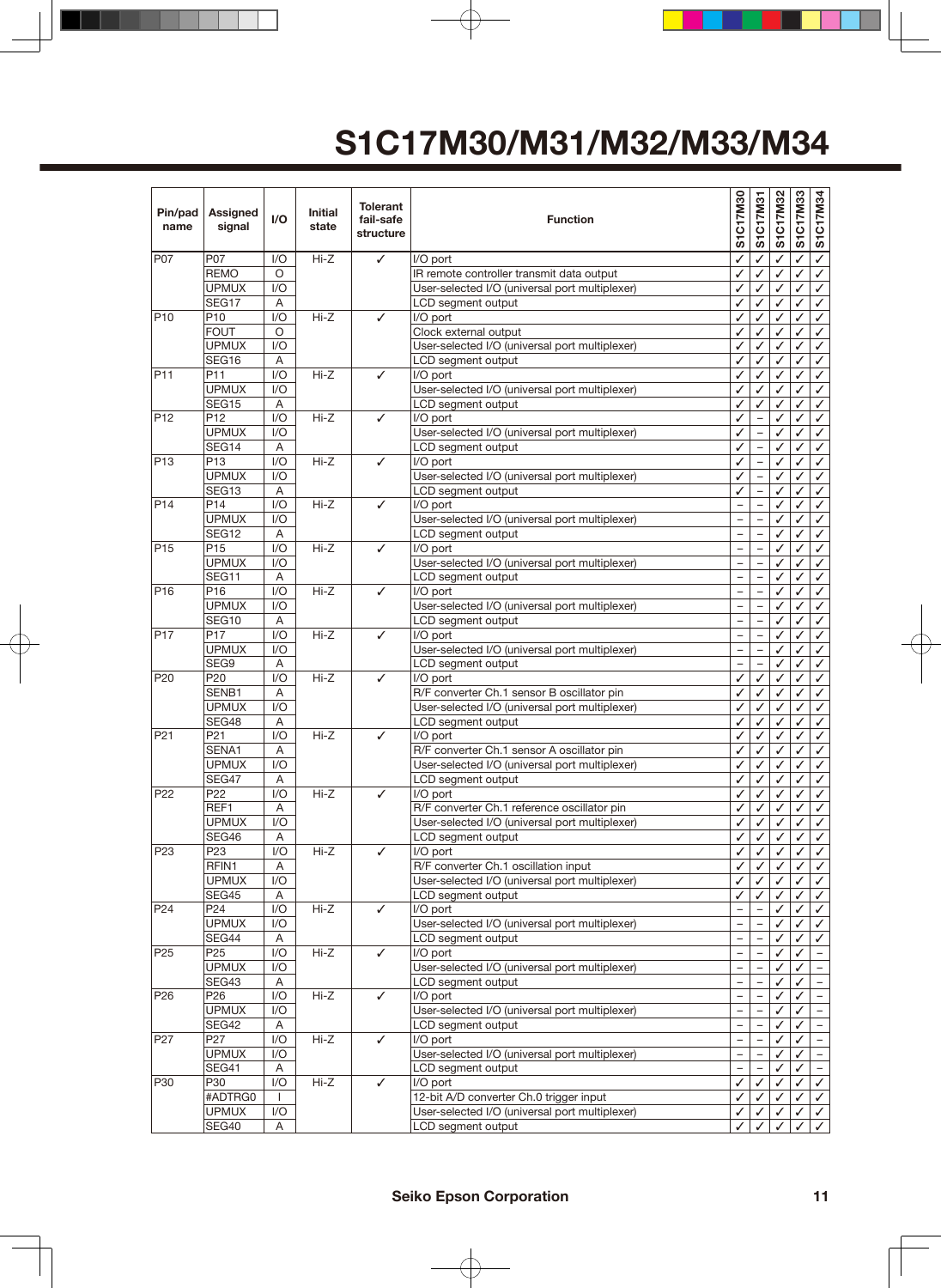| Pin/pad<br>name | Assigned<br>signal | I/O                     | <b>Initial</b><br>state | <b>Tolerant</b><br>fail-safe<br>structure | <b>Function</b>                                |                          | S1C17M31                 | S1C17M32                 | S1C17M33 | S1C17M34                      |
|-----------------|--------------------|-------------------------|-------------------------|-------------------------------------------|------------------------------------------------|--------------------------|--------------------------|--------------------------|----------|-------------------------------|
| P31             | P31                | 1/O                     | $Hi-Z$                  | ✓                                         | I/O port                                       |                          |                          |                          |          | ✓                             |
|                 | RFCLKO1            | $\circ$                 |                         |                                           | R/F converter Ch.1 clock monitor output        | ✓                        | ✓                        | ✓                        | ✓        | ✓                             |
|                 | <b>UPMUX</b>       | 1/O                     |                         |                                           | User-selected I/O (universal port multiplexer) | ✓                        | ✓                        | ✓                        | ✓        | ✓                             |
|                 | SEG39              | A                       |                         |                                           | LCD segment output                             | ✓                        | ✓                        | ✓                        | ✓        | ✓                             |
| P32             | P32                | 1/O                     | $Hi-Z$                  | ✓                                         | I/O port                                       | ✓                        | $\mathcal{L}$            | ✓                        | ✓        | ✓                             |
|                 | RTC1S              | O                       |                         |                                           | Real-time clock 1-second cycle pulse output    | ✓                        | $\checkmark$             | ✓                        | ✓        | ✓                             |
|                 | <b>UPMUX</b>       | I/O                     |                         |                                           | User-selected I/O (universal port multiplexer) | ✓                        | ✓                        | ✓                        | ✓        | ✓                             |
|                 | SEG38              | A                       |                         |                                           | LCD segment output                             | ✓                        | ✓                        | ✓                        | ✓        | ✓                             |
| P33             | P33                | I/O                     | $Hi-Z$                  | ✓                                         | I/O port                                       | ✓                        | ✓                        | ✓                        | ✓        | ✓                             |
|                 | <b>BZOUT</b>       | $\circ$                 |                         |                                           | Sound generator output                         | ✓                        | ✓                        | ✓                        | ✓        | ✓                             |
|                 | <b>UPMUX</b>       | I/O                     |                         |                                           | User-selected I/O (universal port multiplexer) | ✓                        | ✓                        | ✓                        | ✓        | ✓                             |
|                 | SEG37              | A                       |                         |                                           | LCD segment output                             | ✓                        | ✓                        | ✓                        | ✓        | ✓                             |
| P34             | P34                | 1/O                     | $Hi-Z$                  | ✓                                         | I/O port                                       | ✓                        | ✓                        | ✓                        | ✓        | ✓                             |
|                 | #BZOUT             | $\circ$                 |                         |                                           | Sound generator inverted output                | ✓                        | ✓                        | ✓                        | ✓        | ✓                             |
|                 | <b>UPMUX</b>       | I/O                     |                         |                                           | User-selected I/O (universal port multiplexer) | ✓                        | ✓                        | ✓                        | ✓        | ✓                             |
|                 | SEG36              | A                       |                         |                                           | LCD segment output                             | ✓                        | ✓                        | ✓                        | ✓        | ✓                             |
| P35             | P35                | 1/O                     | $Hi-Z$                  | ✓                                         | I/O port                                       | $\overline{\phantom{0}}$ | ✓                        | ✓                        | ✓        | ✓                             |
|                 | <b>UPMUX</b>       | 1/O                     |                         |                                           | User-selected I/O (universal port multiplexer) |                          | ✓                        | ✓                        | ✓        | ✓                             |
|                 | SEG35              | Α                       |                         |                                           | LCD segment output                             | $\overline{\phantom{0}}$ | ✓                        | ✓                        | ✓        | ✓                             |
| P36             | P36                | 1/O                     | $Hi-Z$                  | ✓                                         | I/O port                                       | $\qquad \qquad -$        | ✓                        | ✓                        | ✓        | ✓                             |
|                 | <b>UPMUX</b>       | I/O                     |                         |                                           | User-selected I/O (universal port multiplexer) | $\overline{\phantom{0}}$ | ✓                        | ✓                        | ✓        | ✓                             |
|                 | SEG34              | A                       |                         |                                           | LCD segment output                             |                          | ✓                        | ✓                        | ✓        | ✓                             |
| P37             | P37                | I/O                     | $Hi-Z$                  | ✓                                         | I/O port                                       | $\overline{\phantom{0}}$ | $\overline{\phantom{0}}$ | ✓                        | ✓        | ✓                             |
|                 | <b>UPMUX</b>       | I/O                     |                         |                                           | User-selected I/O (universal port multiplexer) | $\qquad \qquad -$        | $\overline{\phantom{0}}$ | ✓                        | ✓        | ✓                             |
|                 | SEG33              | A                       |                         |                                           | LCD segment output                             |                          |                          | ✓                        | ✓        | ✓                             |
| P40             | P40                | 1/O                     | $Hi-Z$                  | ✓                                         | I/O port                                       | $\overline{\phantom{0}}$ | $\equiv$                 | ✓                        | ✓        | ✓                             |
|                 | SEG8               | A                       |                         |                                           | LCD segment output                             | $\overline{a}$           | $\overline{\phantom{0}}$ | ✓                        | ✓        | ✓                             |
| P41             | P41                | 1/O                     | $Hi-Z$                  | ✓                                         | I/O port                                       | $\overline{\phantom{0}}$ |                          | ✓                        | ✓        | ✓                             |
|                 | SEG7               | A                       |                         |                                           | LCD segment output                             | $\overline{a}$           | $\overline{a}$           | ✓                        | ✓        | ✓                             |
| P42             | P42                | I/O                     | $Hi-Z$                  | ✓                                         | I/O port                                       | $\overline{\phantom{0}}$ | $\overline{\phantom{0}}$ | $\overline{\phantom{0}}$ | ✓        | $\overline{\phantom{0}}$      |
|                 | SEG6               | A                       |                         |                                           | LCD segment output                             | $\qquad \qquad -$        | $\overline{\phantom{0}}$ | $\overline{\phantom{0}}$ | ✓        | $\overline{\phantom{a}}$      |
| P43             | P43                | 1/O                     | $Hi-Z$                  | ✓                                         | I/O port                                       |                          |                          |                          | ✓        |                               |
|                 | SEG <sub>5</sub>   | A                       |                         |                                           | LCD segment output                             | $\overline{\phantom{0}}$ | $\overline{\phantom{0}}$ | $\equiv$                 | ✓        | $\overline{\phantom{a}}$      |
| P44             | P44                | I/O                     | $Hi-Z$                  | ✓                                         | I/O port                                       | $\overline{\phantom{0}}$ | $\overline{\phantom{0}}$ |                          | ✓        | $\qquad \qquad -$             |
|                 | SEG4<br>P45        | A                       |                         |                                           | LCD segment output                             | $\overline{\phantom{0}}$ |                          |                          | ✓        | $\overline{\phantom{0}}$      |
| P45             | EXSVD0             | I/O                     | $Hi-Z$                  | ✓                                         | I/O port                                       | $\checkmark$<br>✓        | ✓<br>✓                   | ✓                        | ✓        | ✓                             |
|                 |                    | A                       |                         |                                           | External power supply voltage detection input  |                          |                          | ✓                        | ✓        | ✓                             |
| P46             | SEG49              | A<br>1/O                | $Hi-Z$                  |                                           | LCD segment output                             | ✓                        | ✓                        | ✓                        | ✓        | $\checkmark$<br>✓             |
|                 | P46                |                         |                         | ✓                                         | I/O port                                       | $\overline{\phantom{0}}$ |                          | ✓                        |          |                               |
| P47             | SEG32<br>P47       | Α<br>I/O                | Hi-Z                    |                                           | LCD segment output                             | $\overline{a}$           | $\overline{\phantom{0}}$ | ✓                        | ✓<br>✓   | ✓<br>$\overline{\phantom{0}}$ |
|                 | SEG31              | A                       |                         | ✓                                         | I/O port<br>LCD segment output                 |                          |                          |                          | ✓        |                               |
| P <sub>50</sub> | P50                | 1/O                     | $Hi-Z$                  | $\checkmark$                              | I/O port                                       | $\overline{\phantom{0}}$ |                          |                          | ✓        | $\overline{\phantom{a}}$      |
|                 | SEG30              | Α                       |                         |                                           | LCD segment output                             | $\qquad \qquad -$        |                          |                          | ✓        | $\qquad \qquad -$             |
| P <sub>51</sub> | P51                | $\mathsf{I}/\mathsf{O}$ | Hi-Z                    | ✓                                         | I/O port                                       | $\qquad \qquad -$        |                          |                          | ✓        | $\qquad \qquad -$             |
|                 | SEG29              | Α                       |                         |                                           | LCD segment output                             |                          |                          |                          | ✓        |                               |
| P <sub>52</sub> | P <sub>52</sub>    | 1/O                     | Hi-Z                    | $\checkmark$                              | I/O port                                       | $\qquad \qquad -$        | $\overline{\phantom{0}}$ |                          | ✓        | $\overline{\phantom{a}}$      |
|                 | SEG28              | A                       |                         |                                           | LCD segment output                             | $\overline{\phantom{0}}$ |                          |                          | ✓        |                               |
| P <sub>53</sub> | P <sub>53</sub>    | 1/O                     | Hi-Z                    | $\checkmark$                              | I/O port                                       |                          |                          |                          | ✓        |                               |
|                 | SEG27              | Α                       |                         |                                           | LCD segment output                             | $\overline{\phantom{0}}$ | $\overline{\phantom{0}}$ |                          | ✓        | $\equiv$                      |
| P <sub>54</sub> | P <sub>54</sub>    | 1/O                     | Hi-Z                    | ✓                                         | I/O port                                       | $\qquad \qquad -$        | $\qquad \qquad -$        | ✓                        | ✓        | $\overline{\phantom{a}}$      |
|                 | SEG26              | Α                       |                         |                                           | LCD segment output                             | $\qquad \qquad -$        |                          | ✓                        | ✓        | $\overline{\phantom{a}}$      |
| P <sub>55</sub> | P <sub>55</sub>    | 1/O                     | Hi-Z                    | $\checkmark$                              | I/O port                                       |                          |                          |                          | ✓        |                               |
|                 | SEG25              | A                       |                         |                                           | LCD segment output                             | $\qquad \qquad -$        |                          | ✓                        | ✓        | $\qquad \qquad -$             |
| P60             | P60                | 1/O                     | Hi-Z                    | ✓                                         | I/O port                                       | ✓                        | ✓                        | ✓                        | ✓        | ✓                             |
|                 | EXCL10             | I.                      |                         |                                           | 16-bit PWM timer Ch.1 event counter input 0    | ✓                        | ✓                        |                          | ✓        | ✓                             |
|                 | COM7               | Α                       |                         |                                           | LCD common output                              | ✓                        | ✓                        | ✓                        | ✓        | ✓                             |
|                 | SEG3               | Α                       |                         |                                           | LCD segment output                             | ✓                        | ✓                        | ✓                        | ✓        | ✓                             |
| P61             | P61                | I/O                     | Hi-Z                    | ✓                                         | I/O port                                       | ✓                        | ✓                        | ✓                        | ✓        | ✓                             |
|                 | EXCL11             | $\mathbf{I}$            |                         |                                           | 16-bit PWM timer Ch.1 event counter input 1    | ✓                        | ✓                        | ✓                        | ✓        | ✓                             |
|                 | COM6               | Α                       |                         |                                           | LCD common output                              | ✓                        | ✓                        | ✓                        | ✓        | ✓                             |
|                 | SEG <sub>2</sub>   | A                       |                         |                                           | LCD segment output                             | ✓                        |                          | ✓                        | ✓        | $\checkmark$                  |
|                 |                    |                         |                         |                                           |                                                |                          |                          |                          |          |                               |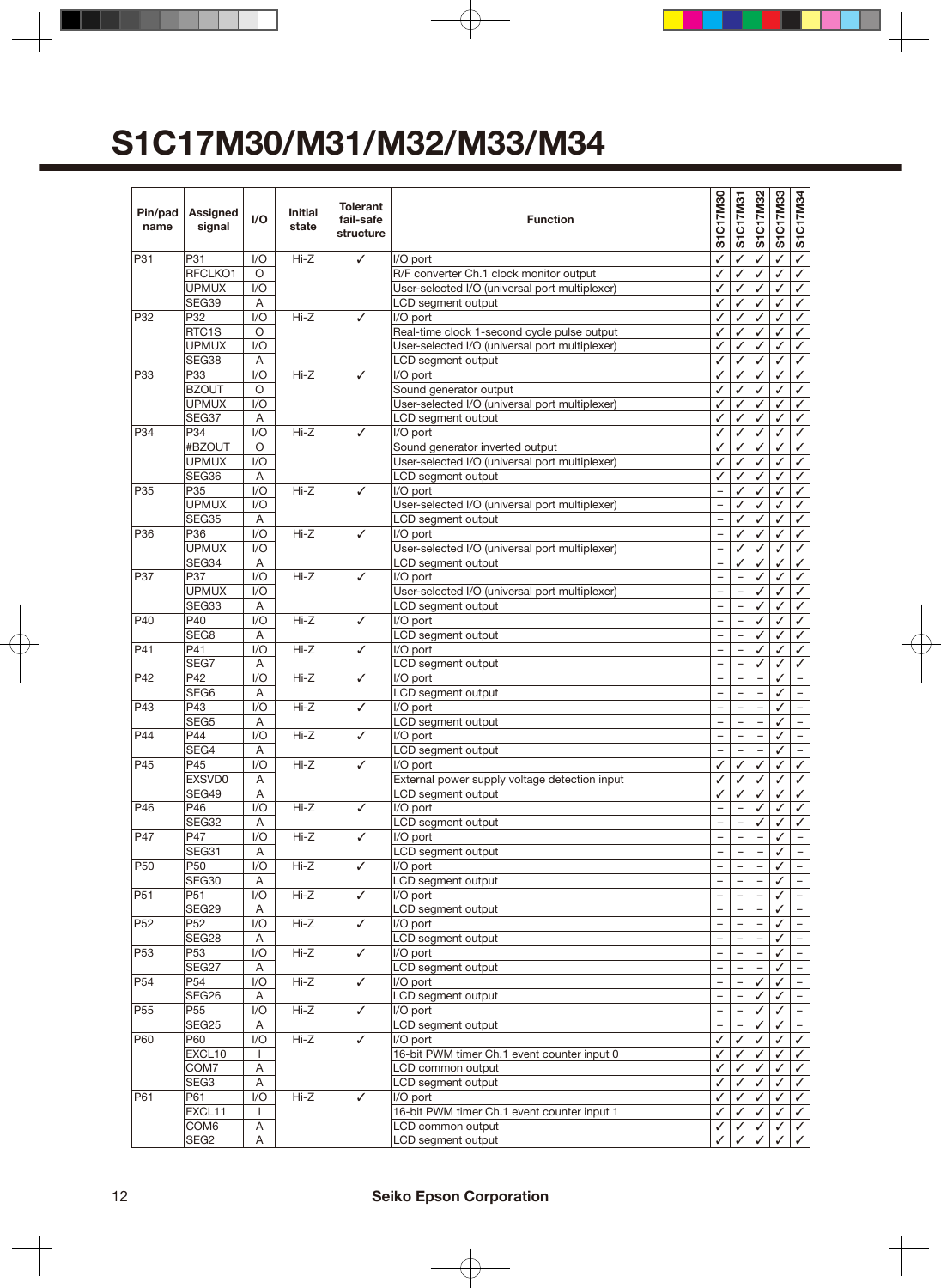| Pin/pad<br>name             | <b>Assigned</b><br>signal | I/O              | <b>Initial</b><br>state | <b>Tolerant</b><br>fail-safe<br>structure | <b>Function</b>                                                               | S1C17M30                 | S1C17M31                 | S1C17M32                 | S1C17M33 | S1C17M34                 |
|-----------------------------|---------------------------|------------------|-------------------------|-------------------------------------------|-------------------------------------------------------------------------------|--------------------------|--------------------------|--------------------------|----------|--------------------------|
| P62                         | P62                       | 1/O              | $Hi-Z$                  | ✓                                         | I/O port                                                                      | ✓                        | ✓                        | ✓                        | ✓        | $\overline{\checkmark}$  |
|                             | EXCL20                    | $\mathbf{I}$     |                         |                                           | 16-bit PWM timer Ch.2 event counter input 0                                   | ✓                        | ✓                        | ✓                        | ✓        | $\checkmark$             |
|                             | COM <sub>5</sub>          | A                |                         |                                           | LCD common output                                                             | ✓                        | ✓                        | ✓                        | ✓        | $\checkmark$             |
|                             | SEG1                      | $\overline{A}$   |                         |                                           | LCD segment output                                                            | ✓                        | $\checkmark$             | ✓                        | ✓        | ✓                        |
| P63                         | P63                       | 1/O              | $Hi-Z$                  | ✓                                         | I/O port                                                                      | ✓                        | ✓                        | ✓                        | ✓        | $\checkmark$             |
|                             | EXCL21                    | $\mathbf{I}$     |                         |                                           | 16-bit PWM timer Ch.2 event counter input 1                                   | ✓                        | ✓                        | ✓                        | ✓        | $\checkmark$             |
|                             | COM4                      | A                |                         |                                           | LCD common output                                                             | J                        | ✓                        | J                        |          | $\checkmark$             |
|                             | SEG0                      | Α                |                         |                                           | LCD segment output                                                            | ✓                        | ✓                        | ✓                        | ✓        | $\checkmark$             |
| P64                         | P64                       | 1/O              | $Hi-Z$                  | ✓                                         | I/O port                                                                      | ✓                        | ✓                        | ✓                        | ✓        | $\checkmark$             |
|                             | COM <sub>3</sub>          | A                |                         |                                           | LCD common output                                                             | ✓                        | ✓                        | ✓                        | ✓        | $\checkmark$             |
| P65                         | P65                       | 1/O              | $Hi-Z$                  | ✓                                         | I/O port                                                                      | ✓                        | ✓                        | ✓                        | ✓        | $\checkmark$             |
|                             | COM <sub>2</sub>          | Α                |                         |                                           | LCD common output                                                             | ✓                        | ✓                        | ✓                        | ✓        | ✓                        |
| P66                         | P66                       | 1/O              | $Hi-Z$                  | ✓                                         | I/O port                                                                      | ✓                        | ✓                        | ✓                        | ✓        | $\checkmark$             |
|                             | COM1                      | A                |                         |                                           | LCD common output                                                             | ✓                        | ✓                        | ✓                        | ✓        | $\checkmark$             |
| P67                         | P67                       | 1/O              | $Hi-Z$                  | ✓                                         | I/O port                                                                      | ✓                        | ✓                        | ✓                        | ✓        | $\checkmark$             |
|                             | COM <sub>0</sub>          | Α                |                         |                                           | LCD common output                                                             | ✓                        | ✓                        | ✓                        | ✓        | $\checkmark$             |
| P70                         | P70                       | 1/O              | $Hi-Z$                  | $\overline{\phantom{0}}$                  | I/O port                                                                      |                          | $\overline{\phantom{0}}$ | $\overline{\phantom{0}}$ | ✓        | $\overline{\phantom{0}}$ |
| P71                         | P71                       | I/O              | $Hi-Z$                  |                                           | I/O port                                                                      |                          | ✓                        | ✓                        | ✓        | $\checkmark$             |
|                             | <b>LFRO</b>               | O                |                         |                                           | LCD frame signal monitor output                                               | ✓                        | $\checkmark$             | ✓                        | ✓        | $\checkmark$             |
|                             | <b>VREFA0</b>             | A                |                         |                                           | 12-bit A/D converter Ch.0 reference voltage input, constant<br>voltage output | ✓                        | ✓                        | ✓                        |          | $\checkmark$             |
| P72                         | P72                       | 1/O              | $Hi-Z$                  | $\overline{a}$                            | I/O port                                                                      |                          | ✓                        | ✓                        | ✓        | $\checkmark$             |
|                             | RFCLKO0                   | $\circ$          |                         |                                           | R/F converter Ch.0 clock monitor output                                       | ✓                        | ✓                        | ✓                        | ✓        | $\checkmark$             |
|                             | ADIN00                    | Α                |                         |                                           | 12-bit A/D converter Ch.0 analog signal input 0                               | ✓                        | ✓                        | ✓                        | ✓        | $\checkmark$             |
| P73                         | P73                       | VQ               | $Hi-Z$                  | L.                                        | I/O port                                                                      | ✓                        | ✓                        | ✓                        | ✓        | ✓                        |
|                             | <b>EXOSC</b>              | $\mathbf{I}$     |                         |                                           | Clock generator external clock input                                          | ✓                        | ✓                        | ✓                        | ✓        | $\checkmark$             |
|                             | ADIN01                    | A                |                         |                                           | 12-bit A/D converter Ch.0 analog signal input 1                               | ✓                        | ✓                        | ✓                        | ✓        | $\checkmark$             |
| P74                         | P74                       | $\overline{1/O}$ | $Hi-Z$                  | $\overline{\phantom{0}}$                  | I/O port                                                                      | $\overline{\phantom{0}}$ | $\overline{\phantom{0}}$ | $\overline{\phantom{0}}$ | ✓        | ✓                        |
|                             | ADIN02                    | A                |                         |                                           | 12-bit A/D converter Ch.0 analog signal input 2                               | $\overline{a}$           | $\overline{\phantom{0}}$ | $\equiv$                 | ✓        | $\checkmark$             |
| P75                         | P75                       | 1/O              | $Hi-Z$                  | $\equiv$                                  | I/O port                                                                      | $\overline{\phantom{0}}$ | $\overline{a}$           | $\equiv$                 | ✓        | $\checkmark$             |
|                             | ADIN03                    | Α                |                         |                                           | 12-bit A/D converter Ch.0 analog signal input 3                               | $\overline{a}$           |                          | $\overline{a}$           | ✓        | $\checkmark$             |
| P76                         | P75                       | 1/O              | $Hi-Z$                  | ÷                                         | I/O port                                                                      | $\equiv$                 |                          | $\equiv$                 | ✓        | $\checkmark$             |
|                             | ADIN04                    | A                |                         |                                           | 12-bit A/D converter Ch.0 analog signal input 4                               | $\overline{a}$           | $\overline{\phantom{0}}$ | $\overline{\phantom{0}}$ | ✓        | $\checkmark$             |
| PD <sub>0</sub>             | DST <sub>2</sub>          | $\circ$          | O(L)                    | ✓                                         | On-chip debugger status output                                                | ✓                        | ✓                        | ✓                        | ✓        | ✓                        |
|                             | PD <sub>0</sub>           | VQ               |                         |                                           | I/O port                                                                      | ✓                        | ✓                        | ✓                        | ✓        | ✓                        |
| PD <sub>1</sub>             | <b>DSIO</b>               | 1/O              | I (Pull-up)             | ✓                                         | On-chip debugger data input/output                                            | ✓                        | ✓                        | ✓                        | ✓        | $\checkmark$             |
|                             | PD <sub>1</sub>           | 1/O              |                         |                                           | I/O port                                                                      | ✓                        | ✓                        | ✓                        | ✓        | $\checkmark$             |
| P <sub>D</sub> <sub>2</sub> | <b>DCLK</b>               | O                | O(H)                    | $\equiv$                                  | On-chip debugger clock output                                                 | ✓                        | ✓                        | ✓                        | ✓        | $\checkmark$             |
|                             | PD <sub>2</sub>           | $\circ$          |                         |                                           | Output port                                                                   | ✓                        | ✓                        | ✓                        | ✓        | ✓                        |
| PD <sub>3</sub>             | PD <sub>3</sub>           | 1/O              | $Hi-Z$                  | $\overline{\phantom{0}}$                  | I/O port                                                                      | ✓                        | ✓                        | ✓                        | ✓        | $\checkmark$             |
|                             | OSC <sub>3</sub>          | A                |                         |                                           | OSC3 oscillator circuit input                                                 | ✓                        | ✓                        | ✓                        | ✓        | $\checkmark$             |
| PD <sub>4</sub>             | PD <sub>4</sub>           | $\overline{1/O}$ | $Hi-Z$                  | $\overline{\phantom{0}}$                  | I/O port                                                                      | ✓                        | ✓                        | ✓                        | ✓        | $\overline{\checkmark}$  |
|                             | OSC4                      | A                |                         |                                           | OSC3 oscillator circuit output                                                | J                        | ✓                        | ✓                        | ✓        | $\checkmark$             |

#### **Universal port multiplexer (UPMUX)**

The universal port multiplexer (UPMUX) allows software to select the peripheral circuit input/output function to be assigned to each pin from those listed below. Note, however, that a function cannot be assigned to two or more pins simultaneously.

| <b>Peripheral circuit</b>           | Signal to be assigned | I/O   | Channel number $n$ | <b>Function</b>                      |
|-------------------------------------|-----------------------|-------|--------------------|--------------------------------------|
| Synchronous serial interface (SPIA) | <b>SDIn</b>           |       | $n = 0.1$          | SPIA Ch.n data input                 |
|                                     | <b>SDOn</b>           | O     |                    | SPIA Ch.n data output                |
|                                     | <b>SPICLKn</b>        | 1/O   |                    | SPIA Ch.n clock input/output         |
|                                     | #SPISSn               |       |                    | SPIA Ch.n slave-select input         |
| $I2C$ (I2C)                         | SCLn                  | 1/O   | $n=0$              | I2C Ch.n clock input/output          |
|                                     | <b>SDAn</b>           | 1/O   |                    | I2C Ch.n data input/output           |
| UART (UART3)                        | <b>USINn</b>          |       | $n = 0.1$          | UART3 Ch.n data input                |
|                                     | USOUTn                | O     |                    | UART3 Ch.n data output               |
| 16-bit PWM timer (T16B)             | TOUTn0/CAPn0          | 1/O   | $n = 0, 1, 2$      | T16B Ch.n PWM output/capture input 0 |
|                                     | TOUTn1/CAPn1          | $V$ O |                    | T16B Ch.n PWM output/capture input 1 |